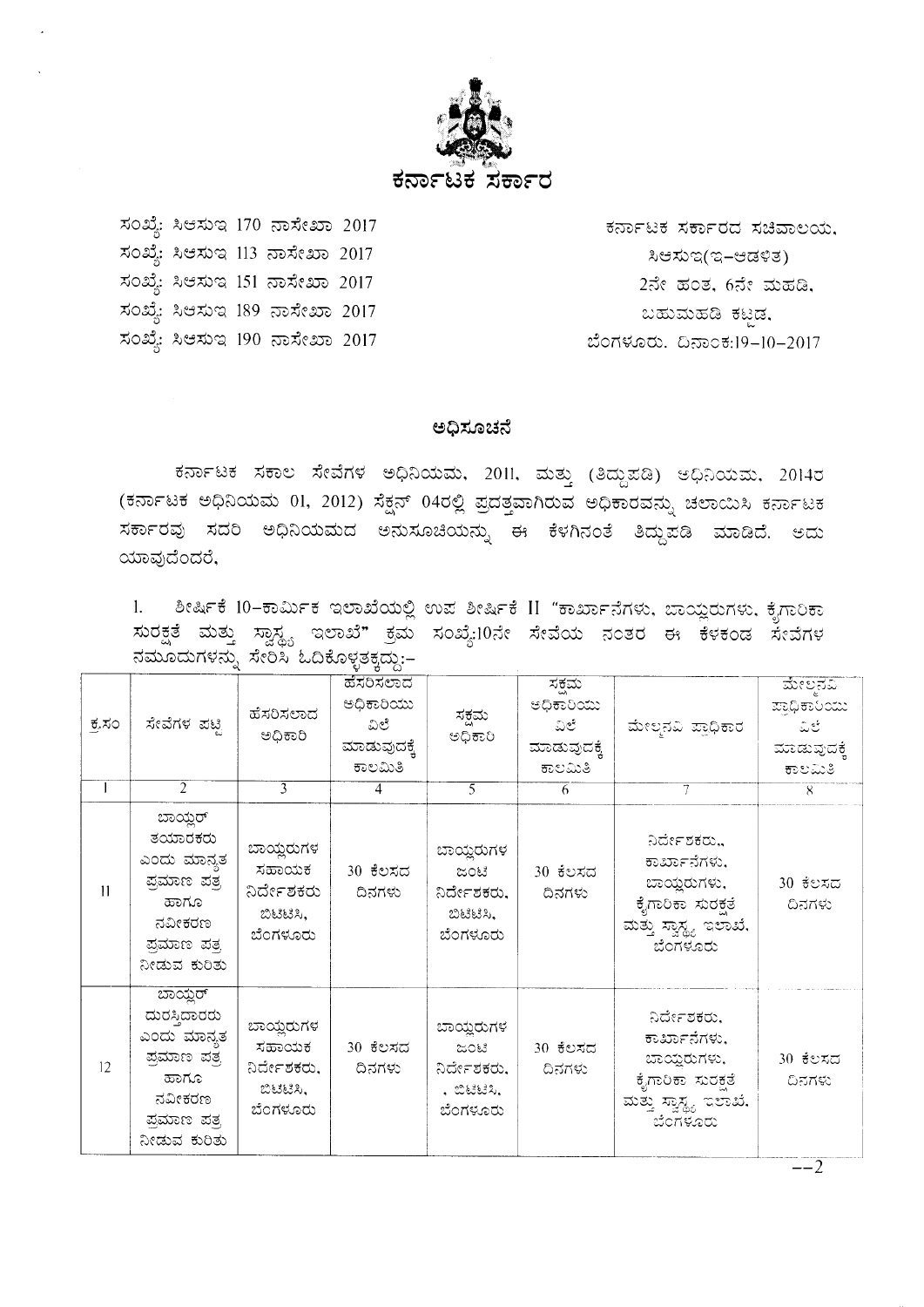2. ಶೀರ್ಷಿಕೆ 4-ಕಂದಾಯ ಇಲಾಖೆಯಲ್ಲಿ ಉಪ ಶೀರ್ಷಿಕೆ IV "ನೋಂದಣಿ ಮತ್ತು ಮುದ್ರಾಂಕ ಇಲಾಖೆ"  $\frac{1}{2}$ ಮ ಸಂಖ್ಯೆ:8ನೇ ಸೇವೆಯ ನಂತರ ಈ ಕೆಳಕಂಡ ಸೇವೆಯ ನಮೂದುಗಳನ್ನು ಸೇರಿಸಿ ಓದಿಕೊಳ್ಳತಕ್ಕದ್ದು:–

| ಕ್ಕಸಂ       | ಸೇವೆಗಳ<br>ಪಟ                                                                        | ಹೆಸರಿಸಲಾದ<br>ಅಧಿಕಾರಿ          | ಹೆಸರಿಸಲಾದ<br>ಅಧಿಕಾರಿಯು<br>ವಿಲೆ<br>ಮಾಡುವುದಕ್ಕೆ<br>ಕಾಲಮಿತಿ | ಸಕ್ಷಮ<br>ಅಧಿಕಾರಿ                                           | ಸಕ್ಷಮ<br>ಅಧಿಕಾರಿಯು<br>ವಿಲೆ<br>ಮಾಡುವುದಕ್ಕೆ<br>ಕಾಲಮಿತಿ | ಮೇಲ್ಪನವಿ<br>ಪ್ರಾಧಿಕಾರ                                                        | ಮೇಲನವಿ<br>ಪ್ರಾಧಿಕಾರಿಯು<br>ವಿಲೆ<br>ಮಾಡುವುದಕ್ಕೆ<br>ಕಾಲಮಿತಿ |
|-------------|-------------------------------------------------------------------------------------|-------------------------------|----------------------------------------------------------|------------------------------------------------------------|------------------------------------------------------|------------------------------------------------------------------------------|----------------------------------------------------------|
|             | $\mathcal{D}$                                                                       | 3                             | 4                                                        | 5.                                                         | 6                                                    |                                                                              | 8                                                        |
| $\mathbf Q$ | ಭಾರತೀಯ<br>ಪಾಲುದಾರಿಕೆ<br>ಕಾಯ್ದೆ 1932<br>ಅಡಿಯಲ್ಲಿ<br>ಪಾಲುದಾರಿಕೆ<br>ಸಂಸ್ಥೆಗಳ<br>ನೋಂದಣಿ | ಜಿಲ್ಲಾ<br>ನೋಂದಣಾ<br>ಧಿಕಾರಿಗಳು | 3 ಕೆಲಸದ<br>ದಿನಗಳು                                        | ನೋಂದಣಿ<br>ಮಹಾಪರಿವೀಕ್ಷ<br>ಕರು ಮತ್ತು<br>ಮುದ್ರಾಂಕಗಳ<br>ಆಯುಕರು | 30 ಕೆಲಸದ<br>ದಿನಗಳು                                   | ಸರ್ಕಾರದ<br>ಕಾರ್ಯದರ್ಶಿಗಳ<br>ು,ಕಂದಾಯ<br>ಇಲಾಖೆ<br>(ನೋಂದಣಿ<br>ಮತ್ತು<br>ಮುದ್ರಾಂಕ) | 30 ಕೆಲಸದ<br>ದಿನಗಳು                                       |

3. ಶೀರ್ಷಿಕೆ 5– ಒಳಾಡಳಿತ ಇಲಾಖೆಯಲ್ಲಿ ಉಪ ಶೀರ್ಷಿಕೆ I "ಕರ್ನಾಟಕ ಅಗ್ನಿಶಾಮಕ ಮತ್ತು ತುರ್ತು ಸೇವೆಗಳು" ಯಲ್ಲಿ ಈ ಕೆಳಕಂಡ ಸೇವೆಯ ನಮೂದುಗಳನ್ನು ಸೇರಿಸಿ ಓದಿಕೊಳ್ಳತಕ್ಕದ್ದು:–

| ಕ್ರಸಂ | ಸೇವೆಗಳ<br>ಪಟ್ಟಿ<br>$\overline{2}$                                                             | ಹೆಸರಿಸಲಾದ<br>ಅಧಿಕಾರಿ<br>$\overline{3}$                             | ಹೆಸರಿಸಲಾದ<br>ಅಧಿಕಾರಿಯು ವಿಲೆ<br>ಮಾಡುವುದಕ್ಕೆ<br>ಕಾಲಮಿತಿ<br>4                                                               | ಸಕ್ಷಮ<br>ಅಧಿಕಾರಿ<br>$\overline{5}$ | ಸಕಮ<br>ಅಧಿಕಾರಿಯು<br>ವಿಲೆ<br>ಮಾಡುವುದಕ್ಕೆ<br>ಕಾಲಮಿತಿ<br>6 | ಮೇಲ್ಕನವಿ<br>ಪ್ರಾಧಿಕಾರ<br>7                                       | ಮೇಲ್ತನವಿ<br>ಪ್ರಾಧಿಕಾರಿಯು<br>ವಿಲೆ<br>ಮಾಡುವುದಕ್ಕೆ<br>ಕಾಲಮಿತಿ<br>8 |
|-------|-----------------------------------------------------------------------------------------------|--------------------------------------------------------------------|--------------------------------------------------------------------------------------------------------------------------|------------------------------------|---------------------------------------------------------|------------------------------------------------------------------|-----------------------------------------------------------------|
|       | Applicatio<br>n for FIRe<br>N <sub>o</sub><br>Objection<br>Certificat<br>e<br>ಬಹುಹಡಿ<br>ಕಟ್ಟಡ | ನಿರ್ದೇಶಕರು,<br>ಕರ್ನಾಟಕ<br>ಅಗ್ನಿಶಾಮಕ<br>ಮತ್ತು<br>ತುರ್ತು<br>ಸೇವೆಗಳು  | 60 ಕೆಲಸದ<br>ದಿನಗಳು<br>(ಅರ್ಜಿಯೊಂದಿಗೆ<br>ಅಥವಾ ನಂತರದ<br>ಸಮಯದಲ್ಲಿ<br>ಅಗತ್ಯವಿದ್ದ ಎಲ್ಲಾ<br>ಮಾಹಿತಿಯನ್ನು ಸ್ವೀಕೃತಿ<br>ದಿನಾಳಕದಿಂದ) | ಮೋಲೀಸ್<br>ಉಪ<br>ಮಹಾ<br>ನಿರೀಕ್ಷಕರು  | $60$ ಕೆಲಸದ<br>ದಿನಗಳು                                    | ಮೋಲೀಸ್<br>ಮಹಾ<br>ನಿರೀಕಕರು<br>ಹಾಗೂ<br>ಹೆಚ್ಚುವರಿ ಮಹಾ<br>ನಿರ್ದೇಶಕರು | 30 ಕೆಲಸದ<br>ದಿನಗಳು                                              |
| 2     | Applicatio<br>n for FIRe<br>Clearance<br>Certificat<br>ಬಹುಮಹಡಿ<br>ಕಟ್ತಡ                       | ನಿರ್ದೇಶಕರು,<br>ಕರ್ನಾಟಕ<br>ಆಗ್ನಿಶಾಮಕ<br>ಮತ್ತು.<br>ತುರ್ತು<br>ಸೇವೆಗಳು | 45 ಕೆಲಸದ<br>ದಿನಗಳು<br>(ಅರ್ಜಿಯೊಂದಿಗೆ<br>ಆಥವಾ ನಂತರದ<br>ಸಮಯದಲ್ಲಿ<br>ಅಗತ್ಯವಿದ್ದ ಎಲ್ಲಾ<br>ಮಾಹಿತಿಯನ್ನು ಸ್ವೀಕೃತಿ<br>ದಿನಾಳಕದಿಂದ) | ಮೋಲೀಸ್<br>ಉಪ<br>ಮಹಾ<br>ನಿರೀಕ್ಷಕರು  | 45 ಕೆಲಸದ<br>ದಿನಗಳು                                      | ಮೋಲೀಸ್<br>ಮಹಾ<br>ನಿರೀಕಕರು<br>ಹಾಗೂ<br>ಹೆಚ್ಚುವರಿ ಮಹಾ<br>ನಿರ್ದೇಶಕರು | 15 ಕೆಲಸದ<br>ದಿನಗಳು                                              |

 $-2-$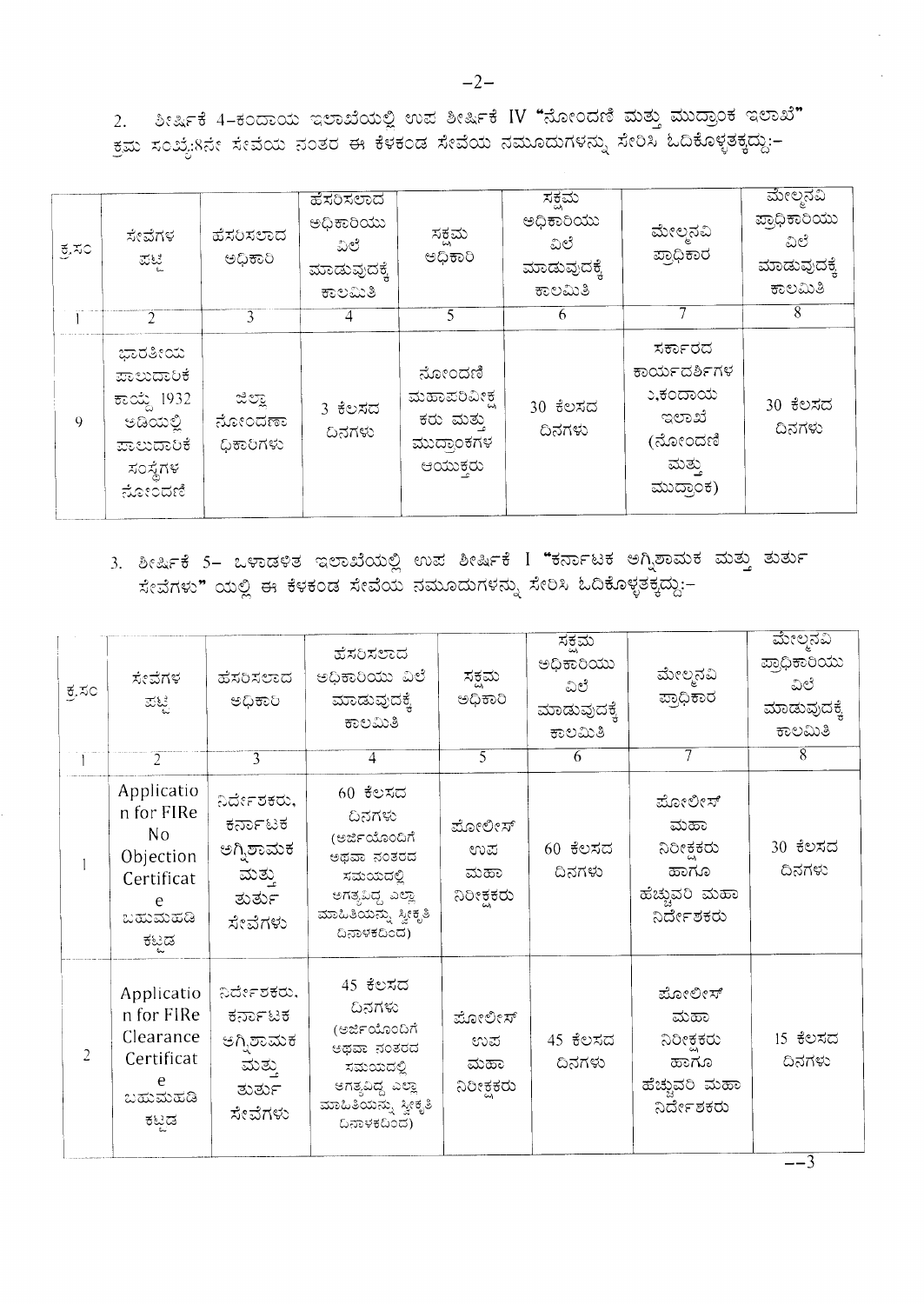4. ಶೀರ್ಷಿಕೆ 3– ಆಹಾರ, ನಾಗರೀಕ ಸರಬರಾಜು, ಗ್ರಾಹಕರ ವ್ಯವಹಾರಗಳು ಮತ್ತು ಕಾನೂನು ಮಾಪನ ಶಾಸ್ತ ಇಲಾಖೆಯಲ್ಲಿ ಉಪ ಶೀರ್ಷಿಕೆ I "ಕಾನೂನು ಮಾಪನ ಶಾಸ್ತ್ರ ಇಲಾಖೆ " ಯಲ್ಲಿ ಈ ಕೆಳಕಂಡ ಸೇವೆಯ ನಮೂದುಗಳನ್ನು ಸೇರಿಸಿ ಓದಿಕೊಳ್ಳತಕ್ಕದ್ದು:-

| ಕ್ಕಸಂ          | ಸೇವೆಗಳ ಪಟ್ಟಿ                                                               | ಹೆಸರಿಸಲಾದ<br>ಅಧಿಕಾರಿ                                                  | ಹೆಸರಿಸಲಾದ<br>ಅಧಿಕಾರಿಯು<br>ವಿಲೆ<br>ಮಾಡುವುದಕ್ಕೆ<br>ಕಾಲಮಿತಿ | ಸಕ್ಷಮ ಅಧಿಕಾರಿ                                                                                                   | ಸಕ್ಷಮ<br>ಅಧಿಕಾರಿಯ<br>ಖ ವಿಲೆ<br>ಮಾಡುವು<br>ದಕ್ಕೆ<br>ಕಾಲಮಿತಿ | ಮೇಲ್ಕನವಿ ಪ್ರಾಧಿಕಾರ                                                                                               | ಮೇಲ್ಛನವಿ<br>ಪ್ರಾಧಿಕಾರಿಯು<br>ಎಲ್<br>ಮಾಡುವುದಕ್ಕೆ<br>ಕಾಲಮಿತಿ |
|----------------|----------------------------------------------------------------------------|-----------------------------------------------------------------------|----------------------------------------------------------|-----------------------------------------------------------------------------------------------------------------|-----------------------------------------------------------|------------------------------------------------------------------------------------------------------------------|-----------------------------------------------------------|
| $\mathbf{I}$   | $\overline{2}$                                                             | $\overline{3}$                                                        | $\overline{4}$                                           | 5                                                                                                               | 6                                                         | 7                                                                                                                | 8 <sup>1</sup>                                            |
|                | ತಯಾರಕರ/<br>ಮಾರಾಟಗಾ<br>ರರ/ದುರಸ್ತಿದ<br>ಾರರ ರಾಜ್ಯ<br>ವ್ಯಾಪಿ<br>ಪರವಾನಗಿಗ<br>ಳು | ಕಾನೂನು<br>ಮಾಪನ<br>ಶಾಸ<br>ನಿಯಂತ್ರಕರು<br>–ಪರವಾನಗಿ<br>ನೀಡುವ<br>ಅಧಿಕಾರಿ   | 60 ಕೆಲಸದ<br>ದಿನಗಳು                                       | ಉಪ<br>ಕಾರ್ಯದರ್ಶಿಗಳು,<br>ಆಹಾರ, ನಾಗರೀಕ<br>ಸರಬರಾಜು,<br>ಗ್ರಾಹಕರ<br>ವ್ಯವಹಾರಗಳು ಮತ್ತು<br>ಕಾನೂನು ಮಾಪನ<br>ಶಾಸ್ತ್ರ ಇಲಾಖೆ | 15<br>ಕೆಲಸದ<br>ದಿನಗಳು                                     | ಕಾರ್ಯದರ್ಶಿಗಳು.<br>ಆಹಾರ, ನಾಗರೀಕ<br>ಸರಬರಾಜು,<br>ಗಾಹಕರ<br>ವ್ಯವಹಾರಗಳು<br>ಮತ್ತು ಕಾನೂನು<br>ಮಾಪನ ಶಾಸ<br>ಇಲಾಖೆ           | 7 ಕೆಲಸದ<br>ದಿನಗಳು                                         |
| $\overline{2}$ | ಮೊಟ್ಟಣ<br>ಸಾಮಗ್ರಿ<br>ನೋಂದಣಿ(ಕ<br>ರ್ನಾಟಕ<br>ರಾಜ್ಯದೊಳಗೆ                      | ಕಾನೂನು<br>ಮಾಪನ<br>ಶಾಸ್ತ್ರ ಉಪ<br>ನಿಯಂತ್ರಕರು                            | 30 ಕೆಲಸದ<br>ದಿನಗಳು                                       | ಕಾನೂನು ಮಾಪನ<br>ಶಾಸ್ತ್ರ ನಿಯಂತ್ರಕರು                                                                               | 15<br>ಕೆಲಸದ<br>ದಿನಗಳು                                     | ಉಪ<br>ಕಾರ್ಯದರ್ಶಿಗಳು.<br>ಆಹಾರ, ನಾಗರೀಕ<br>ಸರಬರಾಜು.<br>ಗ್ರಾಹಕರ<br>ವ್ಯವಹಾರಗಳು<br>ಮತ್ತು ಕಾನೂನು<br>ಮಾಪನ ಶಾಸ್ತ<br>ಇಲಾಖೆ | 7 ಕೆಲಸದ<br>ದಿನಗಳು                                         |
| 3              | ಮೊಟ್ಟಣ<br>ಸಾಮಗ್ರಿ<br>ನೋಂದಣಿ(<br>ಅಂತರ<br>ರಾಜ್ಯ)                             | ಕಾನೂನು<br>ಮಾಪನ<br>ಶಾಸ್ತ<br>ನಿಯಂತ್ರಕರು<br>–ಪರವಾನಗಿ<br>ನೀಡುವ<br>ಅಧಿಕಾರಿ | 30 ಕೆಲಸದ<br>ದಿನಗಳು                                       | ಉಪ<br>ಕಾರ್ಯದರ್ಶಿಗಳು,<br>ಆಹಾರ, ನಾಗರೀಕ<br>ಸರಬರಾಜು.<br>ಗ್ರಾಹಕರ<br>ವ್ಯವಹಾರಗಳು ಮತ್ತು<br>ಕಾನೂನು ಮಾಪನ<br>ಶಾಸ್ತ್ರ ಇಲಾಖೆ | 15 <sup>2</sup><br>ಕೆಲಸದ<br>ದಿನಗಳು                        | ಕಾರ್ಯದರ್ಶಿಗಳು,<br>ಆಹಾರ, ನಾಗರೀಕ<br>ಸರಬರಾಜು.<br>ಗಾಹಕರ<br>ವ್ಯವಹಾರಗಳು<br>ಮತ್ತು ಕಾನೂನು<br>ಮಾಪನ ಶಾಸ್ತ<br>ಇಲಾಖೆ         | 7 ಕೆಲಸದ<br>ದಿನಗಳು                                         |

 $-4$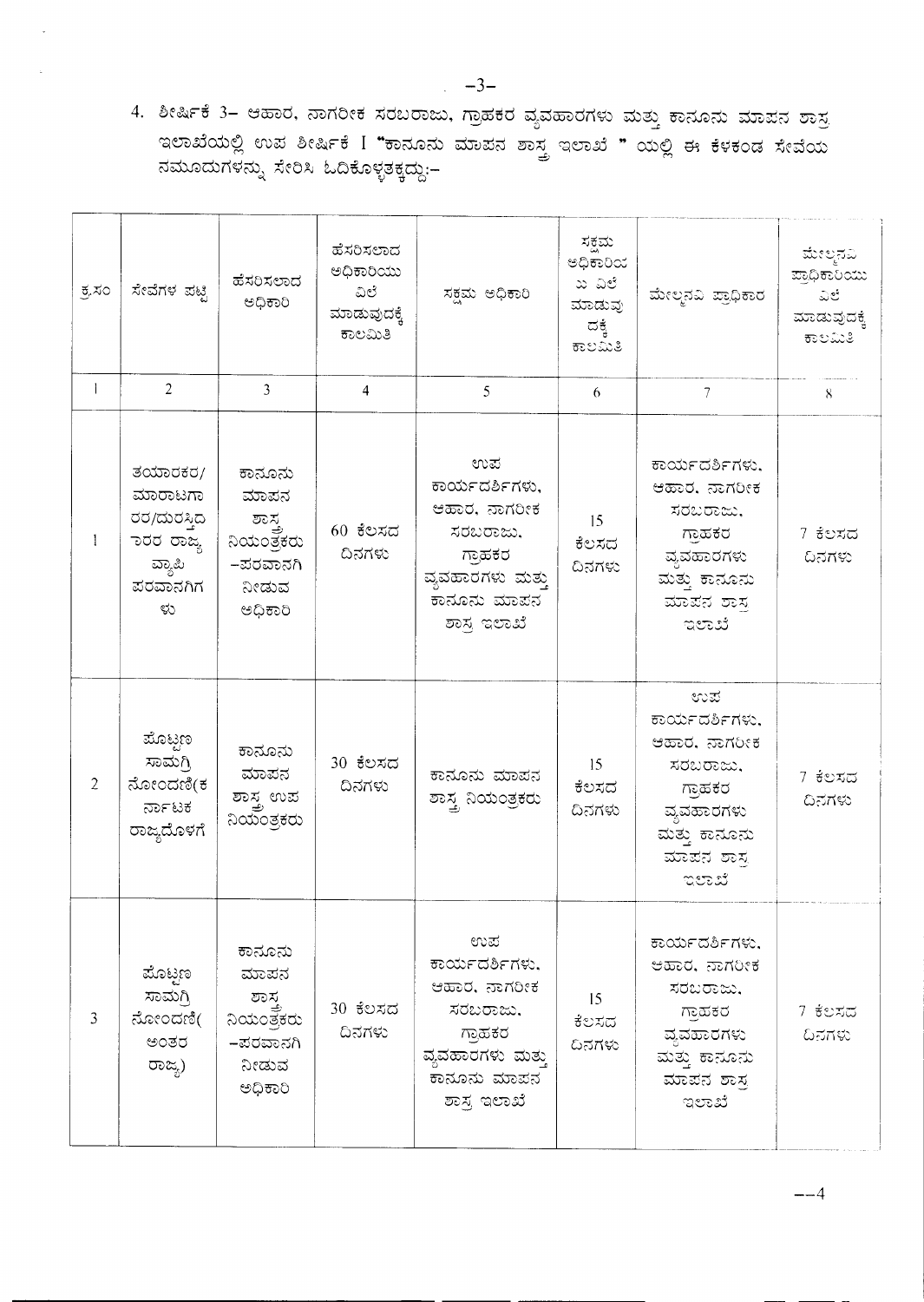5. ಶೀರ್ಷಿಕೆ 16– ವಾಣಿಜ್ಯ ಮತ್ತು ಕೈಗಾರಿಕೆ ಇಲಾಖೆಯಲ್ಲಿ ಉಪ ಶೀರ್ಷಿಕೆ III "ಕರ್ನಾಟಕ ಕೈಗಾರಿಕಾ<br>ಪ್ರದೇಶಾಭಿವೃಧ್ದಿ ಮಂಡಳಿ " ಯಲ್ಲಿ ಈ ಕೆಳಕಂಡ ಸೇವೆಯ ನಮೂದುಗಳನ್ನು ಸೇರಿಸಿ ಓದಿಕೊಳ್ಳತಕ್ಕದ್ದು:–

| ಕ್ರಸಂ        | ಸೇವೆಗಳ ಪಟ್ಟಿ                                                    | ಹೆಸರಿಸಲಾದ ಅಧಿಕಾರಿ                                                                                                                         | ಹೆಸರಿಸಲಾದ<br>ಅಧಿಕಾರಿಯು<br>ವಿಲೆ<br>ಮಾಡುವುದಕ್ಕೆ<br>ಕಾಲಮಿತಿ                                                                                                                 | ಸಕ್ಷಮ ಅಧಿಕಾರಿ                                                                                  | ಸಕಮ<br>ಅಧಿಕಾರಿಯು<br>ವಿಲೆ<br>ಮಾಡುವುದಕ್ಕೆ<br>ಕಾಲಮಿತಿ | ಮೇಲ್ಮನವಿ<br>ಪ್ರಾಧಿಕಾರ                                                | ಮೇಲ್ಠನವಿ<br>ಪ್ರಾಧಿಕಾರಿಯು<br>ವಿಲೆ<br>ಮಾಡುವುದಕ್ಕೆ<br>ಕಾಲಮಿತಿ |
|--------------|-----------------------------------------------------------------|-------------------------------------------------------------------------------------------------------------------------------------------|--------------------------------------------------------------------------------------------------------------------------------------------------------------------------|------------------------------------------------------------------------------------------------|----------------------------------------------------|----------------------------------------------------------------------|------------------------------------------------------------|
| $\mathbf{1}$ | $\overline{2}$                                                  | 3                                                                                                                                         | 4                                                                                                                                                                        | 5                                                                                              | 6                                                  | 7                                                                    | $\overline{\mathbf{8}}$                                    |
|              | ಮುಂಗಡ<br>ಮಣ ಹಾಗೂ<br>ಇ.ಎಂ.ಡಿ.<br>ಪಾವತಿಸುವ<br>ಬಗ್ಗೆ ಸೂಚನಾ<br>ಪತ್ರ | ಸಹಾಯಕ<br>ಕಾರ್ಯದರ್ಶಿ, ಕೇಂದ್ರ<br>ಕಛೇರಿ<br>ಸಹಾಯಕ<br>ಕಾರ್ಯದರ್ಶಿ/ಉಪ<br>ಅಭಿವೃದ್ಧಿ ಅಧಿಕಾರಿ<br>ಹಾಗೂ ಸಹಾಯಕ<br>ಕಾರ್ಯಪಾಲಕ<br>ಅಭಿಯಂತರ, ವಲಯ<br>ಕಛೇರಿ   | ರಾಜ್ಯ ಉನ್ನತ<br>ಮಟ್ಟದ ಸಮಿತಿ<br>ಸಭೆ/ರಾಜ್ಯ<br>ಮಟದ ಏಕ<br>ಗವಾಕ್ಷಿ ಸಮಿತಿ<br>ಸಭೆ/ಜಿಲ್ಲಾ<br>ಮಟದ ಏಕ<br>ಗವಾಕಿ ಸಮಿತಿ<br>ಸಭೆಗಳ<br>ನಡವಳಿಯನ್ನು<br>ಸ್ತೀಕರಿಸಿದ<br>ದಿನಾಂಕದಿಂದ 3<br>ದಿನಗಳು | ಕಾರ್ಯದರ್ಶಿ,<br>ಕೇಂದ್ರ ಕಛೇರಿ<br>ಅಭಿವೃದ್ಧಿ<br>ಅಧಿಕಾರಿ ಹಾಗೂ<br>ಕಾರ್ಯಪಾಲಕ<br>ಅಭಿಯಂತರ,<br>ವಲಯ ಕಛೇರಿ | 7 ಕೆಲಸದ<br>ದಿನಗಳು                                  | ಮುಖ್ಯ<br>ಕಾರ್ಯನಿರ್ವಾಹ<br>ಣಾಧಿಕಾರಿ ಹಾಗೂ<br>ಕಾರ್ಯನಿರ್ವಾಹಕ<br>ಸದಸ್ಯರು   | 7 ಕೆಲಸದ<br>ದಿನಗಳು                                          |
| 2            | ಹಂಚಿಕೆ ಪತ್ರ<br>ನೀಡಲು                                            | ಸಹಾಯಕ<br>ಕಾರ್ಯದರ್ಶಿ, ಕೇಂದ್ರ<br>ಕಛೇರಿ<br>ಸಹಾಯಕ<br>ಕಾರ್ಯದರ್ಶಿ/ಉಪ<br>ಅಭಿವೃದ್ಧಿ ಅಧಿಕಾರಿ<br>ಹಾಗೂ ಸಹಾಯಕ<br>ಕಾರ್ಯಪಾಲಕ<br>ಅಭಿಯಂತರ, ವಲಯ<br>ಕಛೇರಿ   | ಮುಂಗಡ ಹಣ<br>ಸ್ವೀಕರಿಸಿದ<br>ದಿನಾಂಕದಿಂದ 5<br>ದಿನಗಳು                                                                                                                         | ಕಾರ್ಯದರ್ಶಿ,<br>ಕೇಂದ್ರ ಕಛೇರಿ<br>ಅಭಿವೃದ್ಧಿ<br>ೂಸಂಹ ರಿಹಧಿಅ<br>ಕಾರ್ಯಪಾಲಕ<br>ಅಭಿಯಂತರ,<br>ವಲಯ ಕಛೇರಿ  | 7 ಕೆಲಸದ<br>ದಿನಗಳು                                  | ಮುಖ್ಯ<br>ಕಾರ್ಯನಿರ್ವಾಹ<br>ಣಾಧಿಕಾರಿ ಹಾಗೂ<br>ಕಾರ್ಯನಿರ್ವಾಹಕ<br>ಸದಸ್ಯರು   | 10 ಕೆಲಸದ<br>ದಿನಗಳು                                         |
| 3            | ಹಂಚಿಕೆ<br>ಸ್ಥಿರೀಕರಣ<br>ಪತ್ರ ನೀಡಲು                               | ಸಹಾಯಕ<br>ಕಾರ್ಯದರ್ಶಿ, ಕೇಂದ್ರ<br>ಕಛೇರಿ<br>ಸಹಾಯಕ<br>ಕಾರ್ಯದರ್ಶಿ/ಉಪ<br>ಅಭಿವೃದ್ಧಿ ಅಧಿಕಾರಿ<br>ಹಾಗೂ ಸಹಾಯಕ<br>ಕಾರ್ಯಪಾಲಕ<br>ಅಭಿಯಂತರ, ವಲಯ<br>. ಕಛೇರಿ | ನಿವೇಶನದ<br>100% ಹಣ<br>ಪಾವತಿಸಿದ<br>ದಿನಾಂಕದಿಂದ 5<br>ದಿನಗಳು                                                                                                                 | ಕಾರ್ಯದರ್ಶಿ,<br>ಕೇಂದ್ರ ಕಛೇರಿ<br>ಅಭಿವೃದ್ಧಿ<br>ಅಧಿಕಾರಿ ಹಾಗೂ<br>ಕಾರ್ಯಪಾಲಕ<br>ಅಭಿಯಂತರ,<br>ವಲಯ ಕಛೇರಿ | 10 ಕೆಲಸದ<br>ದಿನಗಳು                                 | ಮುಖ್ಯ<br>ಕಾರ್ಯನಿರ್ವಾಹ<br>ನಾಗಿಂಹ ರಿಹಾಧಿಕಾ<br>ಕಾರ್ಯನಿರ್ವಾಹಕ<br>ಸದಸ್ಯರು | 10 ಕೆಲಸದ<br>ದಿನಗಳು                                         |
| 4            | ಸ್ತಾಧೀನ ಪತ್ತ<br>ವಿತರಣೆ                                          | ಕಿರಿಯ<br>ಅಭಿಯಂತರರು<br>/ಸಹಾಯಕ<br><u> ಆಭಿಯಂತರರು</u>                                                                                         | ದೃಢೀಕೃತ ಪತ್ರ<br>ನೀಡಿದ ನಂತರ<br>5 ಕೆಲಸದ<br>ದಿನಗಳು                                                                                                                          | ಅಭಿವೃದ್ಧಿ<br>ಅಧಿಕಾರಿಗಳು<br>ಹಾಗೂ<br>ಕಾರ್ಯಪಾಲಕ<br>ಅಭಿಯಂತರರು                                      | 7 ಕೆಲಸದ<br>ದಿನಗಳು                                  | ಮುಖ್ಯ<br>ಅಭಿಯಂತರರು<br>ಹಾಗೂ ಮುಖ್ಯ<br>ಅಭಿವೃದ್ಧಿ<br>ಅಧಿಕಾರಿಗಳು          | 7 ಕೆಲಸದ<br>ದಿನಗಳು                                          |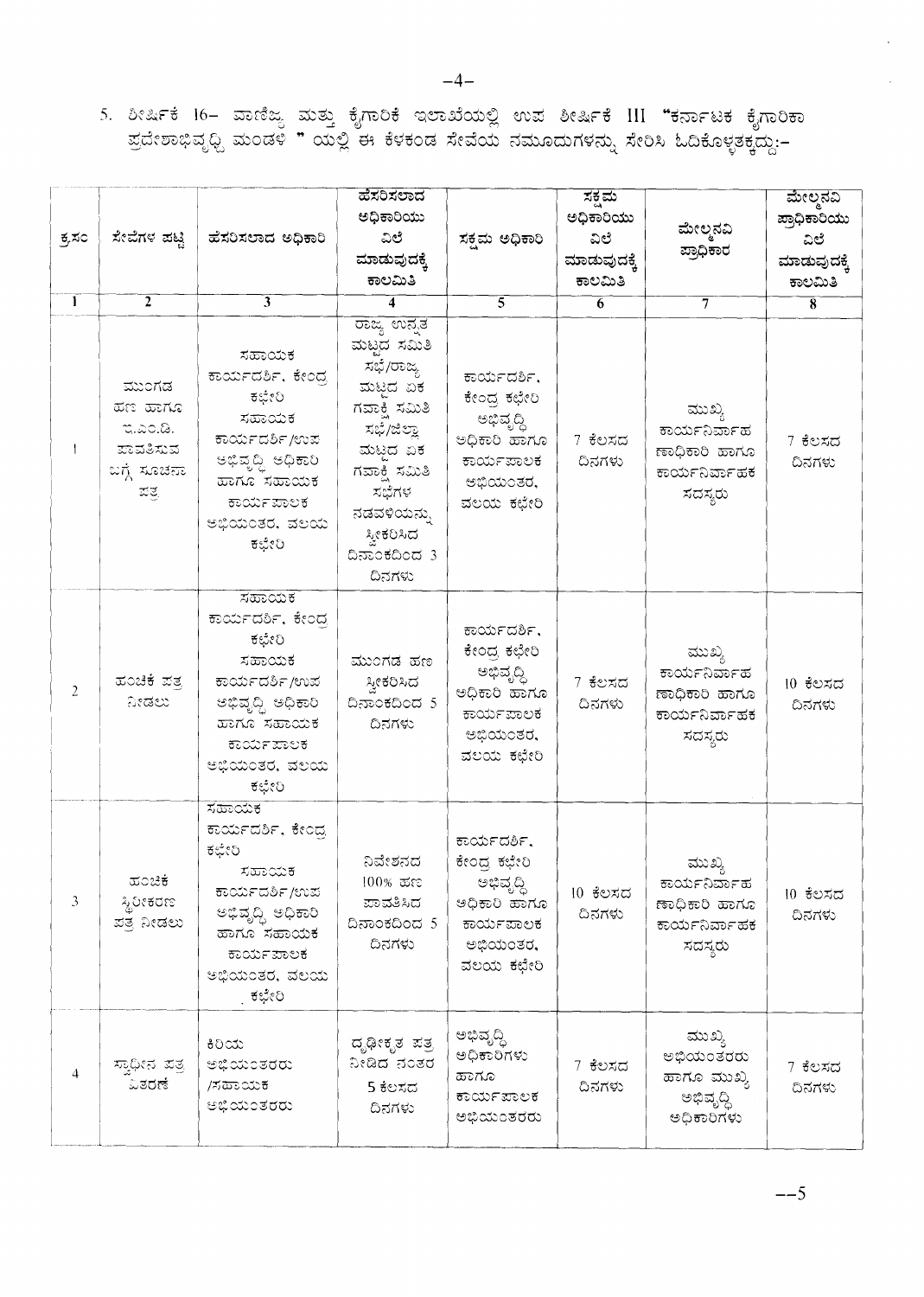| ಕ್ರಸಂ        | ಸೇವೆಗಳ ಪಟ್ಟಿ                                                                                                              | ಹೆಸರಿಸಲಾದ ಅಧಿಕಾರಿ                                                                                                                       | ಹೆಸರಿಸಲಾದ<br>ಅಧಿಕಾರಿಯು<br>ವಿಲೆ<br>ಮಾಡುವುದಕ್ಕೆ<br>ಕಾಲಮಿತಿ   | ಸಕ್ಷಮ ಅಧಿಕಾರಿ                                                                                 | ಸಕ್ಷಮ<br>ಅಧಿಕಾರಿಯು<br>ವಿಲೆ<br>ಮಾಡುವುದಕ್ಕೆ<br>ಕಾಲಮಿತಿ | ಮೇಲ್ಮನವಿ<br>ಪ್ರಾಧಿಕಾರ                                                                     | ಮೇಲ್ಪನವಿ<br>ಪ್ರಾಧಿಕಾರಿಯು<br>ವಿಲೆ<br>ಮಾಡುವುದಕ್ಕೆ<br>ಕಾಲಮಿತಿ |
|--------------|---------------------------------------------------------------------------------------------------------------------------|-----------------------------------------------------------------------------------------------------------------------------------------|------------------------------------------------------------|-----------------------------------------------------------------------------------------------|------------------------------------------------------|-------------------------------------------------------------------------------------------|------------------------------------------------------------|
| $\mathbf{1}$ | $\overline{2}$                                                                                                            | 3                                                                                                                                       | 4                                                          | $\overline{5}$                                                                                | 6                                                    | 7                                                                                         | 8                                                          |
| 5            | ಮಾರಾಟ<br>ಆಧಾರದ<br>ಗುತಿಗೆ ಕರಾರು<br>ಪತ್ರ/ಗುತ್ತಿಗೆ<br>ಕರಾರು ಪತ್ರ<br>ನೀಡಲು                                                    | ಸಹಾಯಕ<br>ಕಾರ್ಯದರ್ಶಿ, ಕೇಂದ್ರ<br>ಕಛೇರಿ<br>ಸಹಾಯಕ<br>ಕಾರ್ಯದರ್ಶಿ/ಉಪ<br>ಅಭಿವೃದ್ಧಿ ಅಧಿಕಾರಿ<br>ಹಾಗೂ ಸಹಾಯಕ<br>ಕಾರ್ಯಪಾಲಕ<br>ಅಭಿಯಂತರ, ವಲಯ<br>ಕಛೇರಿ | ನಿವೇಶನದ<br>ಸ್ಪಾಧೀನ ಪತ್ರ<br>ಪಡೆದ<br>ದಿನಾಂಕದಿಂದ<br>30 ದಿನಗಳು | ಕಾರ್ಯದರ್ಶಿ,<br>ಕೇಂದ್ರ ಕಛೇರಿ<br>ಅಭಿವೃದ್ಧಿ<br>ುಗಾದ ರಿಹಧಿಅ<br>ಕಾರ್ಯಪಾಲಕ<br>ಆಭಿಯಂತರ,<br>ವಲಯ ಕಛೇರಿ | 10 ಕೆಲಸದ<br>ದಿನಗಳು                                   | ಮುಖ್ಯ<br>ಕಾರ್ಯನಿರ್ವಾಹ<br>ನುಗಂದ ರೆಂಕಧಿಂಕಾ<br>ಕಾರ್ಯನಿರ್ವಾಹಕ<br>ಸದಸ್ಯರು                      | 15 ಕೆಲಸದ<br>ದಿನಗಳು                                         |
| 6            | ಹಣಕಾಸು<br>ಸಂಸ್ಥೆ/ಬ್ಯಾಂಕು<br>ಗಳಿಗೆ<br>ನಿರಾಕೇಪಣಾ<br>ಪತ್ರ ನೀಡಲು<br>(ನಿಗದಿತ<br>ಅವಧಿಯೊಳಗೆ<br>ಅನುಷ್ಠಾನಗೊ<br>ಳಿಸುವ<br>ಯೋಜನೆಗಳಿಗೆ | ಸಹಾಯಕ<br>ಕಾರ್ಯದರ್ಶಿ, ಕೇಂದ್ರ<br>ಕಛೇರಿ<br>ಸಹಾಯಕ<br>ಕಾರ್ಯದರ್ಶಿ/ಉಪ<br>ಅಭಿವೃದ್ಧಿ ಅಧಿಕಾರಿ<br>ಹಾಗೂ ಸಹಾಯಕ<br>ಕಾರ್ಯಪಾಲಕ<br>ಅಭಿಯಂತರ, ವಲಯ<br>ಕಛೇರಿ | 7 ಕೆಲಸದ<br>ದಿನಗಳು                                          | ಕಾರ್ಯದರ್ಶಿ.<br>ಕೇಂದ್ರ ಕಛೇರಿ<br>ಆಭಿವೃದ್ಧಿ<br>ುಗಡ ರಿಹರಿಆ<br>ಕಾರ್ಯಪಾಲಕ<br>ಆಭಿಯಂತರ,<br>ವಲಯ ಕಛೇರಿ  | 7 ಕೆಲಸದ<br>ದಿನಗಳು                                    | ಮುಖ<br>ಕಾರ್ಯನಿರ್ವಾಹ<br>ಮಗೂಹ ರಿಡಧಿಕಾ<br>ಕಾರ್ಯನಿರ್ವಾಹಕ<br>ಸದಸ್ಯರು                           | 10 ಕೆಲಸದ<br>ದಿನಗಳು                                         |
| 7            | ಕಟಡ ನಕ್ಕೆ<br>ಅನುಮೋದನೆ<br>(2 ಎಕರೆ<br>ವರೆಗೆ)                                                                                | ಅಭಿವೃದ್ಧಿ<br>ಆಧಿಕಾರಿಗಳು ಮತ್ತು<br>ಕಾರ್ಯಪಾಲಕ<br>ಅಭಿಯಂತರರು,<br>ವಲಯ ಕಛೇರಿಗಳು                                                                | 15 ಕೆಲಸದ<br>ದಿನಗಳು                                         | ಮುಖ್ಯ<br>ಆಭಿವೃದ್ಧಿ<br>ಅಧಿಕಾರಿಗಳು<br>ಹಾಗೂ ಮುಖ್ಯ<br>ಅಭಿಯಂತರರು                                   | 7 ಕೆಲಸದ<br>ದಿನಗಳು                                    | ಮುಖ್ಯ<br>ಕಾರ್ಯನಿರ್ವಾಹ<br>ಣಾಧಿಕಾರಿಗಳು<br>ಮಾಗೂ<br>ಕಾರ್ಯನಿರ್ವಾಹಕ<br>ಸದಸ್ಯರು, ಕೇಂದ್ರ<br>ಕಛೇರಿ | 15 ಕೆಲಸದ<br>ದಿನಗಳು                                         |
| 8            | ಕಟ್ಟಡ ನಕ್ಷೆ<br>ಅನುಮೋದನೆ<br>(2 ಎಕರೆ<br>ಮೇಲ್ಪಟ್ಟು)                                                                          | ಅಭಿವೃದ್ಧಿ<br>ಅಧಿಕಾರಿಗಳು ಮತ್ತು<br>ಕಾರ್ಯಪಾಲಕ<br>ಅಭಿಯಂತರರು,<br>ವಲಯ ಕಛೇರಿಗಳು                                                                | 30 ಕೆಲಸದ<br>ದಿನಗಳು                                         | ಮುಖ್ಯ<br>ಆಭಿವೃದ್ಧಿ<br>ಅಧಿಕಾರಿಗಳು<br>ಹಾಗೂ ಮುಖ್ಯ<br><i>ಆಭಿಯಂತರರು</i>                            | 7 ಕೆಲಸದ<br>ದಿನಗಳು                                    | ಮುಖ್ಯ<br>ಕಾರ್ಯನಿರ್ವಾಹ<br>ಣಾಧಿಕಾರಿಗಳು<br>ಮಾಗೂ<br>ಕಾರ್ಯನಿರ್ವಾಹಕ<br>ಸದಸ್ಯರು, ಕೇಂದ್ರ<br>ಕಛೇರಿ | 15 ಕೆಲಸದ<br>ದಿನಗಳು                                         |
| 9            | ಕಟ್ಟಡ ನಕ್ಷೆ<br>ಅನುಮೋದನೆ<br>(ಏಕ ಘಟಕ<br>ಸಂಕೀರ್ಣ).                                                                           | ಜಂಟಿ ನಿರ್ದೇಶಕರು<br>(ನ.ಗ್ರಾಯೋ.),<br>ಕೇಂದ್ರ ಕಛೇರಿ                                                                                         | 30 ಕೆಲಸದ<br>ದಿನಗಳು                                         | <u>ಮುಖ್ಯ</u><br>ಅಭಿವೃದ್ಧಿ<br>ಅಧಿಕಾರಿಗಳು<br>ಹಾಗೂ ಮುಖ್ಯ<br>ಅಭಿಯಂತರರು                            | 7 ಕೆಲಸದ<br>ದಿನಗಳು                                    | ಮುಖ್ಯ<br>ಕಾರ್ಯನಿರ್ವಾಹ<br>ಣಾಧಿಕಾರಿಗಳು<br>ಮಾಗೂ<br>ಕಾರ್ಯನಿರ್ವಾಹಕ<br>ಸದಸ್ಯರು, ಕೇಂದ್ರ<br>ಕಲೇರಿ | 15 ಕೆಲಸದ<br>ದಿನಗಳು                                         |

 $-5-$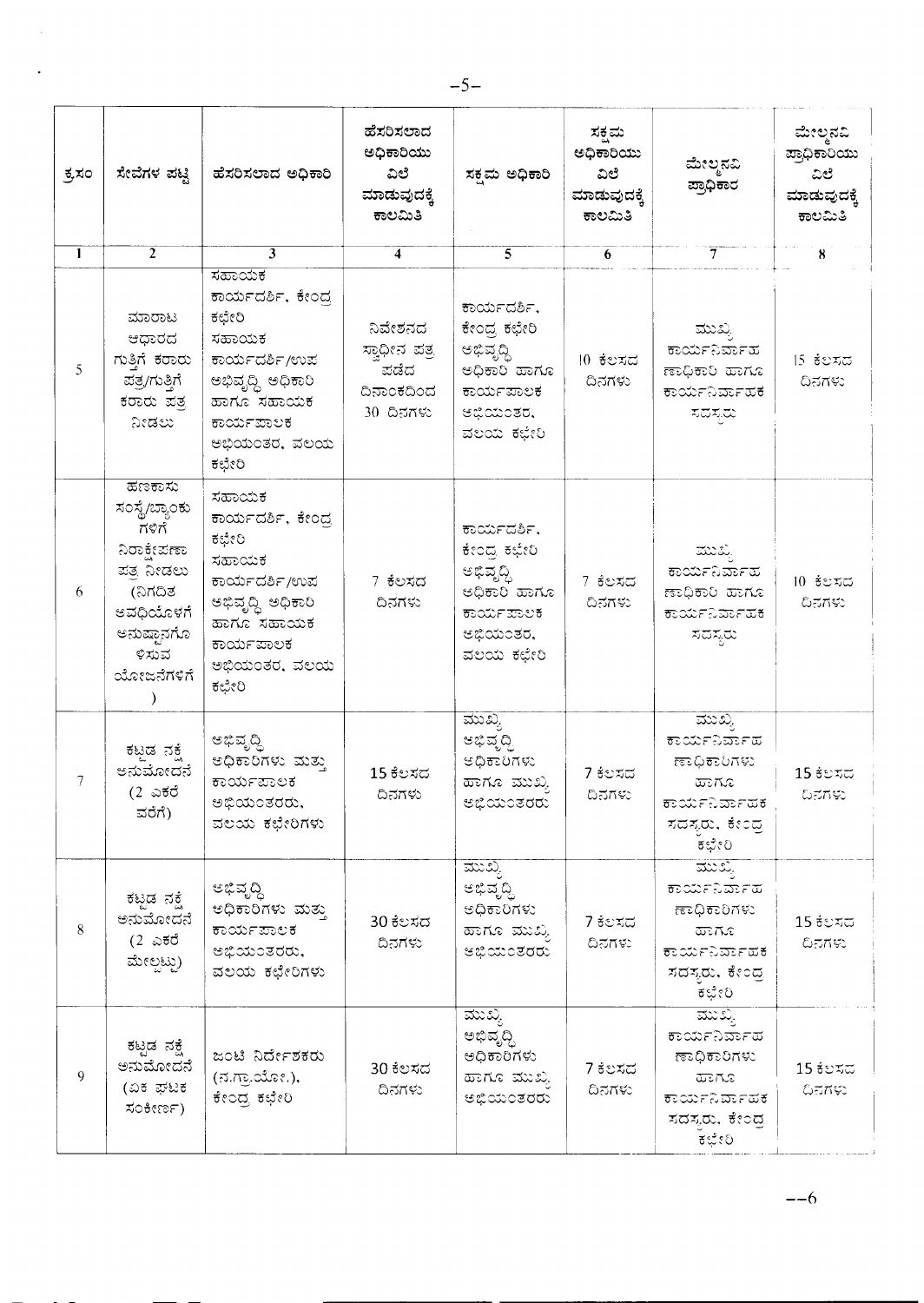| ಕ್ಕಸಂ           | ಸೇವೆಗಳ ಪಟ್ಟಿ                                      | ಹೆಸರಿಸಲಾದ ಅಧಿಕಾರಿ                                                        | ಹೆಸರಿಸಲಾದ<br>ಅಧಿಕಾರಿಯು<br>ವಿಲೆ<br>ಮಾಡುವುದಕ್ಕೆ<br>ಕಾಲಮಿತಿ | ಸಕ್ರಮ ಅಧಿಕಾರಿ                                                      | ಸಕ್ಷಮ<br>ಅಧಿಕಾರಿಯು<br>ವಿಲೆ<br>ಮಾಡುವುದಕ್ಕೆ<br>ಕಾಲಮಿತಿ | ಮೇಲ್ಮನವಿ<br>ಪ್ರಾಧಿಕಾರ                                                                            | ಮೇಲ್ತನವಿ<br>ಪ್ರಾಧಿಕಾರಿಯು<br>ವಿಲೆ<br>ಮಾಡುವುದಕ್ಕೆ<br>ಕಾಲಮಿತಿ |
|-----------------|---------------------------------------------------|--------------------------------------------------------------------------|----------------------------------------------------------|--------------------------------------------------------------------|------------------------------------------------------|--------------------------------------------------------------------------------------------------|------------------------------------------------------------|
|                 | $2^{\circ}$                                       | 3                                                                        | $\overline{4}$                                           | 5                                                                  | 6                                                    | 7                                                                                                | 8                                                          |
| $\overline{0}$  | KPTCL/ESC<br>OMS<br>ಆವರಿಗೆ<br>ನಿರಾಕೇಪಣಾ<br>ಪುತ್ರ. | ಅಭಿವೃದ್ಧಿ<br>ಅಧಿಕಾರಿಗಳು ಮತ್ತು<br>ಕಾರ್ಯಪಾಲಕ<br>ಆಭಿಯಂತರರು,<br>ವಲಯ ಕಛೇರಿಗಳು | 15 ಕೆಲಸದ<br>ದಿನಗಳು                                       | ಮುಖ್ಯ<br>೮ಭಿವೃದ್ಧಿ<br>ಅಧಿಕಾರಿಗಳು<br>ಹಾಗೂ ಮುಖ್ಯ<br>ಅಭಿಯಂತರರು        | 7 ಕೆಲಸದ<br>ದಿನಗಳು                                    | ಮುಖ್ಯ<br>ಕಾರ್ಯನಿರ್ವಾಹ<br>ಣಾಧಿಕಾರಿಗಳು<br>ಹಾಗೂ<br>ಕಾರ್ಯನಿರ್ವಾಹಕ<br>ಸದಸ್ಯರು, ಕೇಂದ್ರ<br>ಕಛೇರಿ        | 15 ಕೆಲಸದ<br>ದಿನಗಳು                                         |
| $\overline{11}$ | ನೀರು<br>ಸರಬರಾಜು:<br>ಸಂಪರ್ಕಕ್ಕಾಗಿ<br>ಆನುಮತಿ.       | ಅಭಿವೃದ್ಧಿ<br>ಆಧಿಕಾರಿಗಳು ಮತ್ತು<br>ಕಾರ್ಯಪಾಲಕ<br>ಆಭಿಯಂತರರು,<br>ವಲಯ ಕಛೇರಿಗಳು | 15 ಕೆಲಸದ<br>ದಿನಗಳು                                       | ಮುಖ್ಯ<br>ಅಭಿವೃದ್ಧಿ<br>ಅಧಿಕಾರಿಗಳು<br>ಹಾಗೂ ಮುಖ್ಯ<br><b>ಆಭಿಯಂತರರು</b> | 7 ಕೆಲಸದ<br>ದಿನಗಳು                                    | <u>ಮುಖ್ಯ</u><br>ಕಾರ್ಯನಿರ್ವಾಹ<br>ಣಾಧಿಕಾರಿಗಳು<br>ಮಾಂಡ<br>ಕಾರ್ಯನಿರ್ವಾಹಕ<br>ಸದಸ್ಯರು, ಕೇಂದ್ರ<br>ಕಛೇರಿ | 15 ಕೆಲಸದ<br>ದಿನಗಳು                                         |

ಕರ್ನಾಟಕ ರಾಜ್ಯಪಾಲರ ಆದೇಶಾನುಸಾರ

ಮತ್ತು ಅವರ ಹೆಸರಿನಲ್ಲಿ,

ಆಡಳಿತಾಧಿಕಾರಿ ಹಾಗೂ ಪದನಿಮಿತ್ತ ಸರ್ಕಾರದ ಅಧೀನ ಕಾರ್ಯದರ್ಶಿ ಸಿಆಸುಇ–ಸಕಾಲ ಮಿಷನ್  $\mathbf{L}$  $\mathbf{\Omega}$ 

ಇವರಿಗೆ.

ಸಂಕಲನಕಾರರು, ಕರ್ನಾಟಕ ರಾಜ್ಯ ಪತ್ರ, ಬೆಂಗಳೂರು–ಕಳುಹಿಸುತ್ತಾ ಮುಂದಿನ ವಿಶೇಷ ರಾಜ್ಯ ಪತ್ರದಲ್ಲಿ ಪ್ರಕಟಿಸುವಂತೆ ಹಾಗೂ ಆದರ 1,000 ಪ್ರತಿಗಳನ್ನು ಕೂಡಲೇ ಮೇಲೆ ಸಹಿ ಮಾಡಿದವರಿಗೆ ಕಳುಹಿಸುವಂತೆ ಕೋರಿದೆ.

ಪ್ರತಿ:–

- 1) ಮಹಾಲೇಖಪಾಲರು. (ಎ. ಮತ್ತು ಇ)/(ಲೆಕ್ಕಪರಿಶೋಧನೆ), ಕರ್ನಾಟಕ , ಬೆಂಗಳೂರು.
- 2) ಮಾನ್ಯ ಮುಖ್ಯಮಂತ್ರಿಯವರ ಅಪ್ತ ಕಾರ್ಯದರ್ಶಿ, ವಿಧಾನಸೌಧ.
- 3) ಮಾನ್ಯ ಗೃಹ ಸಚಿವರ ಅಪ್ತ ಕಾರ್ಯದರ್ಶಿಗಳು, ವಿಧಾನಸೌಧ.
- 4) ಮಾನ್ಯ ಕಂದಾಯ ಸಚಿವರ ಅಪ್ತ ಕಾರ್ಯದರ್ಶಿಗಳು, ವಿಧಾನಸೌಧ.
- 5) ಮಾನ್ಯ ಆಹಾರ, ನಾಗರೀಕ ಸರಬರಾಜು, ಗ್ರಾಹಕರ ವ್ಯವಹಾರಗಳು ಮತ್ತು ಕಾನೂನು ಮಾಪನ ಶಾಸ್ರ ಸಚಿವರ ಅಪ್ತ ಕಾರ್ಯದರ್ಶಿಗಳು, ವಿಧಾನಸೌಧ
- 6) ಮಾನ್ಯ ಬೃಹತ್ ಮತ್ತು ಮಧ್ಯಮ ಕೈಗಾರಿಕೆ ಸಚಿವರ ಅಪ್ತ ಕಾರ್ಯದರ್ಶಿಗಳು, ವಿಧಾನಸೌಧ.
- 7) ಮಾನ್ಯ ಕಾರ್ಮಿಕ ಸಚಿವರ ಅಪ್ತ ಕಾರ್ಯದರ್ಶಿಗಳು, ವಿಧಾನಸೌಧ.
- 8) ಮುಖ್ಯ ಕಾರ್ಯದರ್ಶಿಯವರ ಆಪ್ತ ಕಾರ್ಯದರ್ಶಿಗಳು ವಿಧಾನಸೌಧ.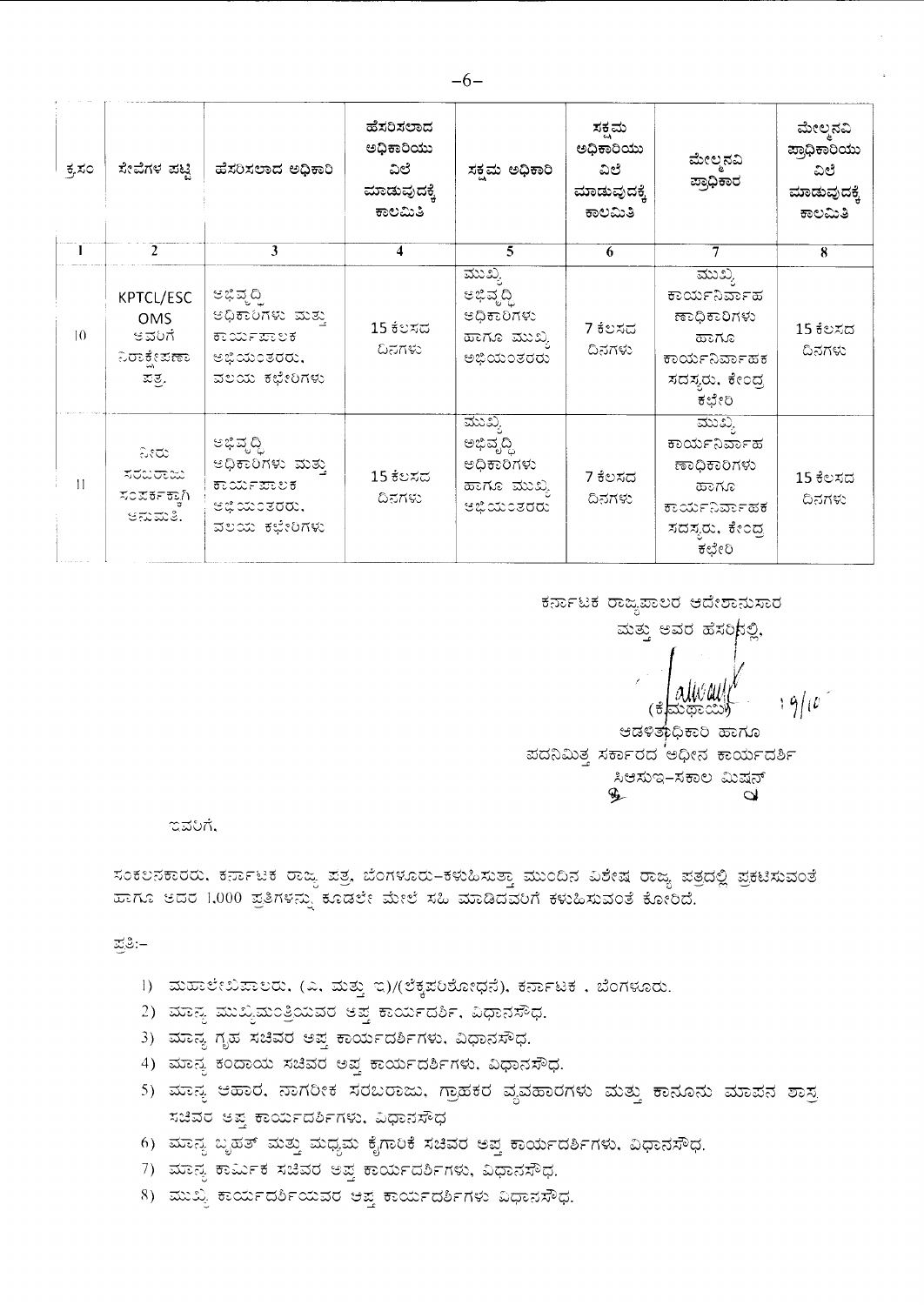- 9) ಸರ್ಕಾರದ ಅಪರ ಮುಖ್ಯ ಕಾರ್ಯದರ್ಶಿ ಮತ್ತು ಅಭಿವೃದ್ಧಿ ಆಯುಕ್ತರ ಆಪ್ತ ಕಾರ್ಯದರ್ಶಿಗಳು. ವಿಧಾನಸೌಧ.
- 10) ಸರ್ಕಾರದ ಅಪರ ಮುಖ್ಯ ಕಾರ್ಯದರ್ಶಿಯವರ ಆಪ್ತ ಕಾರ್ಯದರ್ಶಿಗಳು, ಸಿ.ಆ.ಸು.ಇ, ವಿಧಾನಸೌಧ.
- 11) ಸರ್ಕಾರದ ಪ್ರಧಾನ ಕಾರ್ಯದರ್ಶಿಯವರ ಅಪ್ತ ಕಾರ್ಯದರ್ಶಿ, ಸಾರಿಗೆ ಇಲಾಖೆ, ಬಹುಮಹಡಿ ಕಟ್ಟಡ.
- 12) ಸರ್ಕಾರದ ಕಾರ್ಯದರ್ಶಿಯವರ ಅಪ್ತ ಕಾರ್ಯದರ್ಶಿ, ಸಿಆಸುಇ, ವಿಧಾನಸೌಧ.
- 13) ಸರ್ಕಾರದ ಇನ್ನುಳಿದ ಅಪರ ಮುಖ್ಯ ಕಾರ್ಯದರ್ಶಿಗಳ ಅಪ್ತ ಕಾರ್ಯದಶಿಗಳು/ ಪ್ರಧಾನ ಕಾರ್ಯದರ್ಶಿಗಳ ಅಪ್ತ ಕಾರ್ಯದರ್ಶಿಗಳು/ ಕಾರ್ಯದರ್ಶಿಗಳ ಆಪ್ತ ಕಾರ್ಯದರ್ಶಿಗಳು. ಬಹುಮಹಡಿ ಕಟ್ಟಡ/ವಿಕಾಸಸೌಧ/ವಿಧಾನಸೌಧ.
- 14) ಇನ್ನುಳಿದ ಎಲ್ಲಾ ಇಲಾಖೆಗಳ ಮುಖ್ಯಸ್ಥರುಗಳು.
- 15) ಎಲ್ಲಾ ನಿಗಮ/ ಮಂಡಳಿಗಳ ಮುಖ್ಯಸ್ಥರುಗಳು.
- 16) ಎಲ್ಲಾ ಪ್ರಾದೇಶಿಕ ಆಯುಕ್ತರುಗಳು.
- 17) ಎಲ್ಲಾ ಜಿಲ್ಲೆಗಳ ಜಿಲ್ಲಾಧಿಕಾರಿಗಳು/ ಜಿಲ್ಲಾ ಪಂಚಾಯತ್ $\pi$ ಳ ಮುಖ್ಯ ಕಾರ್ಯನಿರ್ವಾಹಕ ಆಧಿಕಾರಿಗಳು.
- 18) ಮಹಾ ನಿರ್ದೇಶಕರು, ಆಡಳಿತ ತರಬೇತಿ ಸಂಸ್ಥೆ, ಲಲಿತ ಮಹಲ್ ರಸ್ತೆ, ಮೈಸೂರು.
- 19) ತಾಂತ್ರಿಕ ನಿರ್ದೇಶಕರು, ರಾಷ್ಟ್ರೀಯ ಮಾಹಿತಿ ಕೇಂದ್ರ. ಎಮ್.ಎಸ್. ಬಿಡ್ಡಿಂಗ್, 4ನೇ ಮಹಡಿ, ಬೆಂಗಳೂರು–01.
- 20) ಹೆಚ್ಚುವರಿ ಪ್ರತಿಗಳು/ ಶಾಖಾ ರಕ್ಷ ಕಡತ.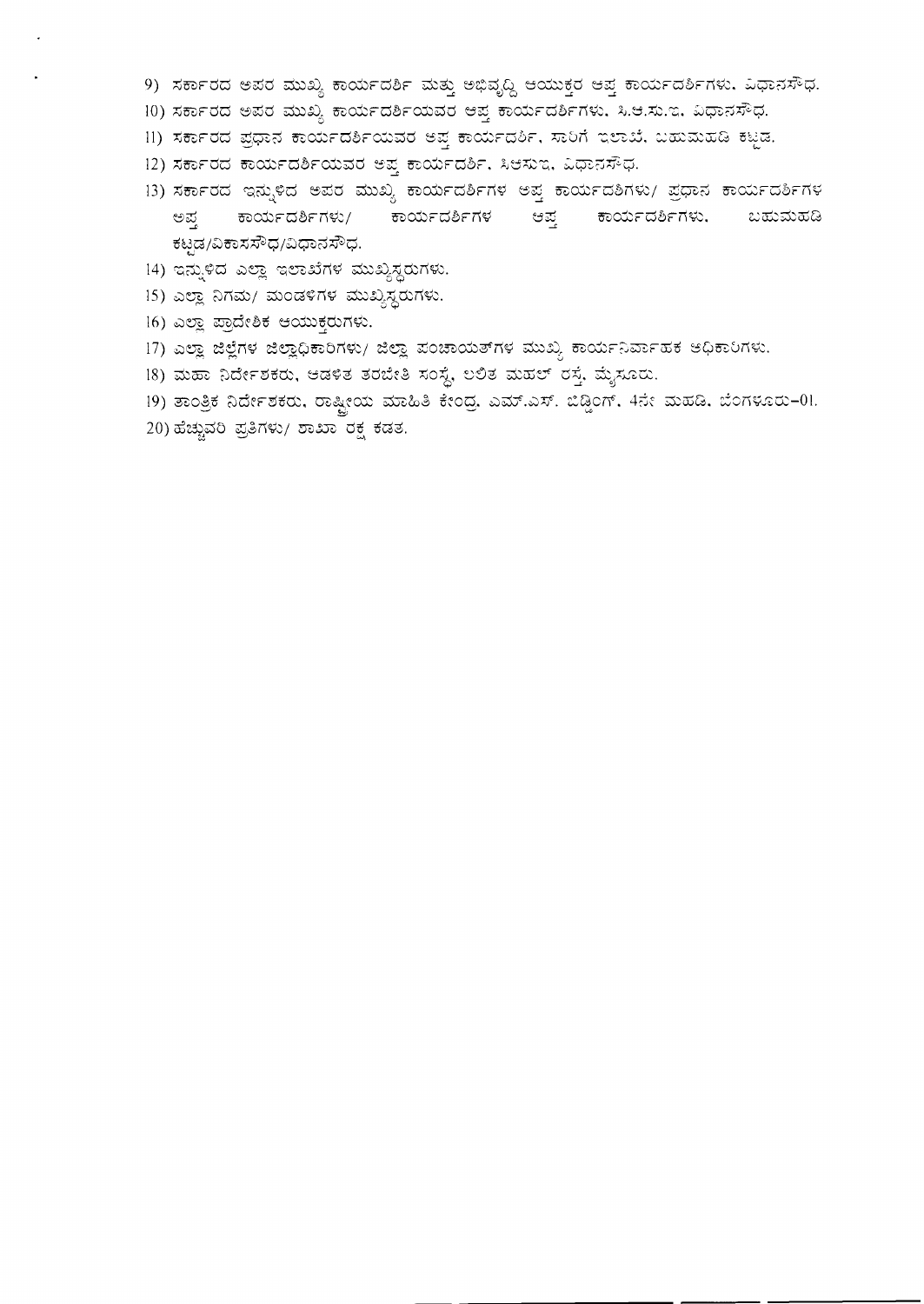

# **Government of Karnataka**

No:DPAR 170 NASEKHA 2017 No:DPAR 113 NASEKHA 2017 No:DPAR 151 NASEKHA 2017 No:DPAR 189 NASEKHA 2017 No:DPAR 190 NASEKHA 2017

Karnataka Government Secretariat DPAR(e-Gov), M.S.Building, Bengaluru. Dated: 19-10-2017.

## **NOTIFICATION**

In exercise of the powers conferred by section 4 of the Karnataka Sakala Services Act, 2011 and (Amendment) Act, 2014 and Section 21 Of the Karnataka General Clauses Act, 1899(KA.III 1899) Government of Karnataka hereby amends the schedule to the said Act, as specified below.

1. Under the heading 10-In the "Labour Department" Sub heading II "Department Of Factories, Boilers, Industrial Safety And Health" after the S.N.10 service the following services and the entries relating thereto shall be inserted, namely:-

| SI.<br>No | List Of Services                                                                                  | Designated<br>Officer                                       | Stipulate<br>d time<br>for the<br>designate<br>d officer | Competent<br>Officer                    | Time limit<br>for<br>disposal<br>by the<br>Compete<br>nt Officer | Appellate<br>Authority                                                                       | Time limit<br>for the<br>disposal<br>by the<br>Appellate<br>Authority |
|-----------|---------------------------------------------------------------------------------------------------|-------------------------------------------------------------|----------------------------------------------------------|-----------------------------------------|------------------------------------------------------------------|----------------------------------------------------------------------------------------------|-----------------------------------------------------------------------|
| 1         | $\overline{2}$                                                                                    | $\overline{3}$                                              | $\overline{4}$                                           | 5                                       | 6                                                                | $\overline{7}$                                                                               | 8                                                                     |
| 11        | Certificate for<br>recognition as<br><b>Boiler</b><br>erector/repair<br>er and renewal<br>thereof | Assistant<br>Director of<br>Boilers,<br>BTTEC,<br>Bengaluru | 30<br>working<br>days                                    | Joint Director of<br>Boilers, Bengaluru | 30<br><b>Working</b><br>Days                                     | Director of<br>Factories<br>and Boilers,<br>Industrial<br>Safety and<br>Health,<br>Bengaluru | 30<br>Working<br>Days                                                 |
| 12        | Certificate for<br>recognition as<br><b>Boiler</b><br>manufacturer<br>and renewal<br>thereof      | Assistant<br>Director of<br>Boilers,<br>BTTEC,<br>Bengaluru | 30<br>working<br>days                                    | Joint Director of<br>Boilers, Bengaluru | 30<br>Working<br>Days                                            | Director of<br>Factories<br>and Boilers,<br>Industrial<br>Safety and<br>Health,<br>Bengaluru | 30<br>Working<br>Days                                                 |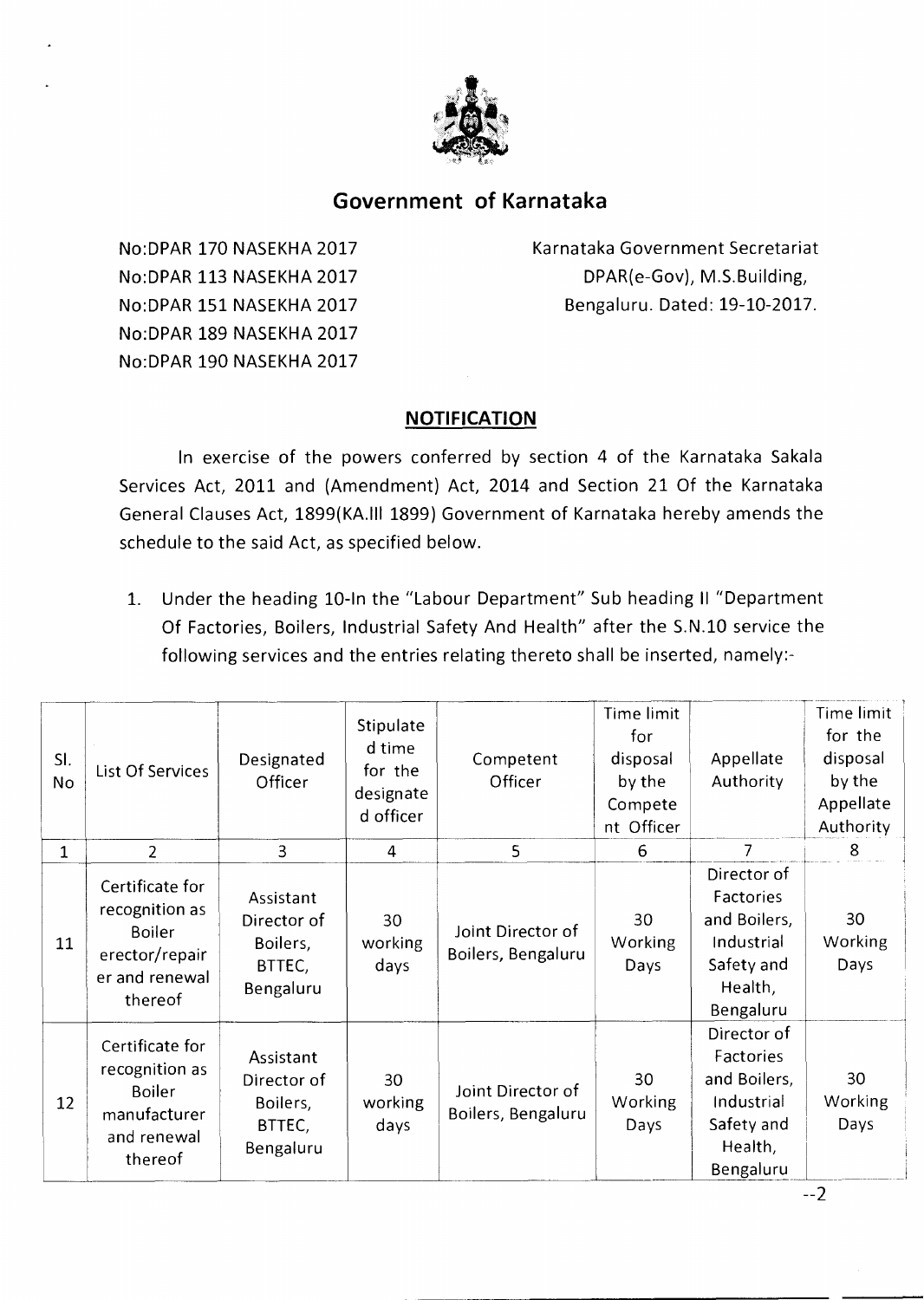2. Under the heading 10-In the "Revenue Department" Sub heading IV "Stamps and Registration Department" after the S.N.9 service the following service and the entries relating thereto shall be inserted, namely:-

| SI.<br>No    | List Of<br><b>Services</b>                                                | Designated<br>Officer                                     | Stipulate<br>d time<br>for the<br>designat<br>ed<br>officer | Competent<br>Officer                                                          | Time<br>limit for<br>disposal<br>by the<br>Compete<br>nt<br>Officer | Appellate<br>Authority                                                               | Time limit<br>for the<br>disposal<br>by the<br>Appellate<br>Authority |
|--------------|---------------------------------------------------------------------------|-----------------------------------------------------------|-------------------------------------------------------------|-------------------------------------------------------------------------------|---------------------------------------------------------------------|--------------------------------------------------------------------------------------|-----------------------------------------------------------------------|
| $\mathbf{1}$ | $\overline{2}$                                                            | 3                                                         | 4                                                           | 5                                                                             | 6                                                                   | 7                                                                                    | 8                                                                     |
| 9            | Registration of<br>firms under<br>the Indian<br>partnership<br>Act, 1932. | <b>District</b><br>Registrar and<br>Registrar of<br>firms | 3<br>working<br>days                                        | Inspector<br>General of<br>Registration &<br>Commissioner of<br><b>Stamps</b> | 30<br>working<br>days                                               | Secretary to<br>Governmen<br>t, Revenue<br>Department<br>(Registratio<br>n & Stamps) | 30<br>working<br>days                                                 |

3. Under the heading 5-In the "Home Department" Sub heading I "Karnataka Fire And Emergency Services" the following services and the entries relating thereto shall be inserted, namely:-

| SI.<br>No      | List Of<br>Services                                                           | Designated<br>Officer                                        | Stipulated time<br>for the<br>designated<br>officer                                                                                                 | Compete<br>nt<br>Officer                    | Time<br>limit for<br>disposal<br>by the<br>Compete<br>nt<br>Officer | Appellate<br>Authority                                                     | Time<br>limit for<br>the<br>disposal<br>by the<br>Appellate<br>Authority |
|----------------|-------------------------------------------------------------------------------|--------------------------------------------------------------|-----------------------------------------------------------------------------------------------------------------------------------------------------|---------------------------------------------|---------------------------------------------------------------------|----------------------------------------------------------------------------|--------------------------------------------------------------------------|
| 1              | $\overline{2}$                                                                | $\overline{3}$                                               | $\overline{4}$                                                                                                                                      | $5^{\circ}$                                 | 6                                                                   | $\overline{7}$                                                             | 8                                                                        |
| 1              | Application<br>for No<br>Objection<br>Certificate<br>(High rise)<br>Building) | Director,<br>Karnataka<br>Fire And<br>Emergenc<br>y Services | 60 working days<br>(60 from the date of<br>receipt of all the<br>necessary<br>information either at<br>the time of<br>application or<br>thereafter) | Deputy<br>Inspector<br>General<br>of Police | 60<br>working<br>days                                               | Inspector<br>General of<br>Police and<br>Additional<br>Director<br>General | 30<br>working<br>days                                                    |
| $\overline{2}$ | Application<br>for Clearance<br>Certificate<br>(High rise<br>Building)        | Director,<br>Karnataka<br>Fire And<br>Emergenc<br>y Services | 45 working days<br>(45 from the date of<br>receipt of all the<br>necessary<br>information either at<br>the time of<br>application or<br>thereafter) | Deputy<br>Inspector<br>General<br>of Police | 45<br>working<br>days                                               | Inspector<br>General of<br>Police and<br>Additional<br>Director<br>General | 15<br>working<br>days                                                    |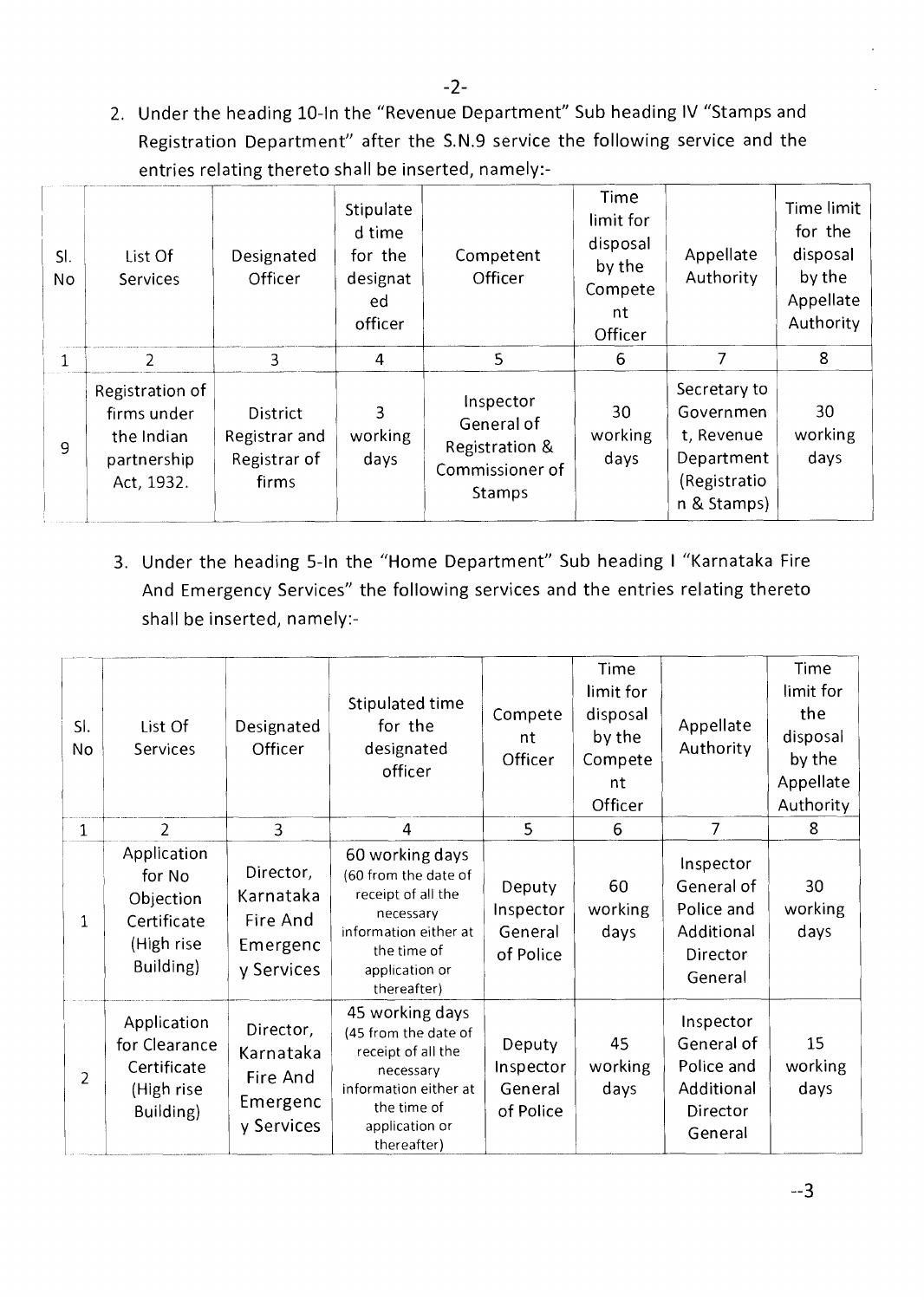4. Under the heading 5-In the "Food, Civil Supplies, Consumer Affairs and Legal Metrology Department" Sub heading I "Department of Legal Metrology" the following services and the entries relating thereto shall be inserted, namely:-

| SI.<br>No      | List Of<br><b>Services</b>                                                                                                       | Designated<br>Officer                                                     | Stipulate<br>d time for<br>the<br>designate<br>d officer | Competent<br>Officer                                                                                      | Time<br>limit<br>for<br>dispos<br>al by<br>the<br>Compe<br>tent<br>Officer | Appellate<br>Authority                                                                                          | Time limit<br>for the<br>disposal<br>by the<br>Appellate<br>Authority |
|----------------|----------------------------------------------------------------------------------------------------------------------------------|---------------------------------------------------------------------------|----------------------------------------------------------|-----------------------------------------------------------------------------------------------------------|----------------------------------------------------------------------------|-----------------------------------------------------------------------------------------------------------------|-----------------------------------------------------------------------|
| $\mathbf{1}$   | $\overline{2}$                                                                                                                   | 3                                                                         | 4                                                        | 5                                                                                                         | 6                                                                          | $\overline{7}$                                                                                                  | 8                                                                     |
| $\mathbf 1$    | <b>Issue of New</b><br>License to<br>Manufacture<br>r/Dealer/Re<br>pairer of<br>weights and<br>Measures<br>State<br>Jurisdiction | Controller<br>of Legal<br>Metrology<br>-Issuing<br>Authority              | 60<br>working<br>days                                    | Deputy<br>Secretary, Food,<br>Civil Supplies,<br>Consumer<br>Affairs and Legal<br>Metrology<br>Department | 15<br>workin<br>g days                                                     | Secretary,<br>Food, Civil<br>Supplies,<br>Consumer<br>Affairs and<br>Legal<br>Metrology<br>Department           | $\overline{7}$<br>working<br>days                                     |
| $\overline{2}$ | Packing<br>Registration<br>(within<br>Karnataka                                                                                  | Deputy<br>Controller<br>of Legal<br>Metrology                             | 30<br>working<br>days                                    | Controller of<br>Legal Metrology                                                                          | 15<br>workin<br>g days                                                     | Deputy<br>Secretary,<br>Food, Civil<br>Supplies,<br>Consumer<br>Affairs and<br>Legal<br>Metrology<br>Department | $\overline{7}$<br>working<br>days                                     |
| 3              | Packing<br>Registration<br>(Outside<br>Karnataka                                                                                 | Assistant<br>Controller<br>of Legal<br>Metrology<br>-Issuing<br>Authority | 30<br>working<br>days                                    | Deputy<br>Secretary, Food,<br>Civil Supplies,<br>Consumer<br>Affairs and Legal<br>Metrology<br>Department | 15<br>workin<br>g days                                                     | Secretary,<br>Food, Civil<br>Supplies,<br>Consumer<br>Affairs and<br>Legal<br>Metrology<br>Department           | 7<br>working<br>days                                                  |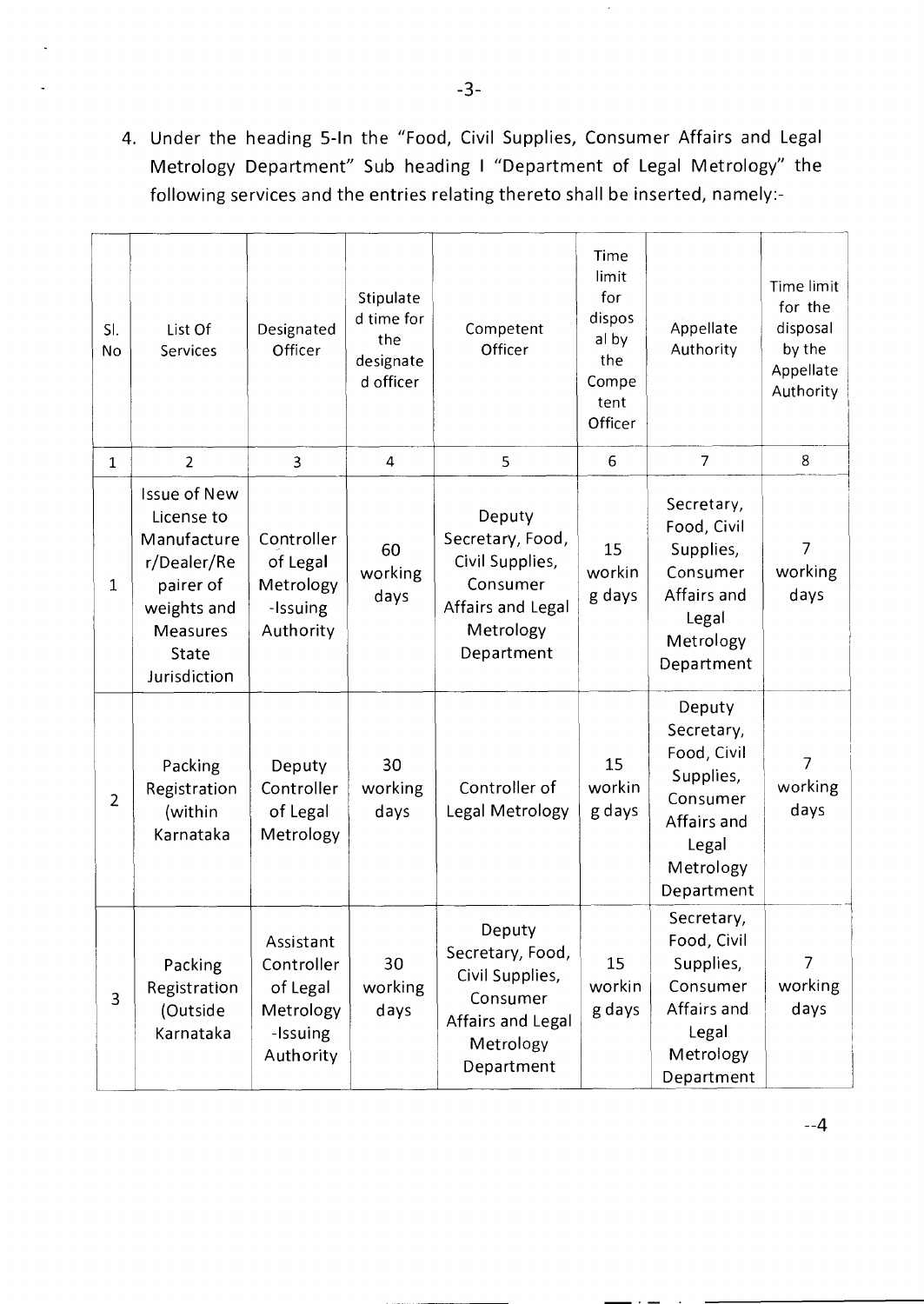5. Under the heading 16 -In the "Commerce and Industries Department" Sub heading III "Karnataka Industrial Area Development Board" the following services and the entries relating thereto shall be inserted, namely:-

| SI.<br><b>No</b> | List Of<br><b>Services</b>                                                | Designated<br>Officer                                                                 | <b>Stipulated time</b><br>for the<br>designated<br>officer                          | Competent<br>Officer                                         | <b>Time</b><br>limit for<br>disposal<br>by the<br>Compete<br>nt<br>Officer | <b>Appellat</b><br>е<br>Authority | <b>Time limit</b><br>for the<br>disposal<br>by the<br>Appellate<br>Authority |
|------------------|---------------------------------------------------------------------------|---------------------------------------------------------------------------------------|-------------------------------------------------------------------------------------|--------------------------------------------------------------|----------------------------------------------------------------------------|-----------------------------------|------------------------------------------------------------------------------|
| $\mathbf{1}$     | $\overline{2}$                                                            | 3                                                                                     | 4                                                                                   | 5                                                            | 6                                                                          | $\overline{7}$                    | 8                                                                            |
| $\mathbf{1}$     | Intimation for<br>payment of<br>initial deposit<br>& EMD                  | Asst. Secretary<br>in Head Office,<br>Asst<br>Secretary/<br>D.D.O in Zonal<br>Offices | 3 working days<br>after receipt of<br>SHLCC/SLSWCC/<br><b>DLSWCC</b><br>proceedings | Secretary in<br>Head Office,<br>D.O & EE in<br>Zonal Offices | 7<br>working<br>days                                                       | CEO&<br><b>EM Head</b><br>office  | 7 working<br>days                                                            |
| $\overline{2}$   | Issue of<br>Allotment<br>Letter                                           | Asst. Secretary<br>in Head Office,<br>Asst<br>Secretary/<br>D.D.O in Zonal<br>Offices | 5 working days<br>after payment<br>of initial deposit                               | Secretary in<br>Head Office,<br>D.O & EE in<br>Zonal Offices | 7<br>working<br>days                                                       | CEO&<br><b>EM Head</b><br>office  | 10<br>working<br>days                                                        |
| 3                | Issue of<br>confirmatory<br>letter                                        | Asst. Secretary<br>in Head Office,<br>Asst<br>Secretary/<br>D.D.O in Zonal<br>Offices | 5 working days<br>after receipt of<br>100% tentative<br>cost of land                | Secretary in<br>Head Office,<br>D.O & EE in<br>Zonal Offices | 10<br>working<br>days                                                      | CEO&<br><b>EM Head</b><br>office  | 10<br>working<br>days                                                        |
| 4                | Issue of<br>possession<br>certificate                                     | Junior<br>Engineer/Assis<br>tant Engineer                                             | 5 working days<br>after issuance of<br>confirmatory<br>letter                       | D.O & EE in<br>Zonal Offices                                 | $\overline{7}$<br>working<br>days                                          | CEO&<br><b>EM Head</b><br>office  | 7 working<br>days                                                            |
| 5                | Execution of<br>lease-cum-sale<br>agreement                               | Asst. Secretary<br>in Head Office,<br>Asst<br>Secretary/<br>D.D.O in Zonal<br>Offices | 30 working days<br>after issue of<br>possession<br>certificate                      | Secretary in<br>Head Office,<br>D.O & EE in<br>Zonal Offices | 10<br>working<br>days                                                      | CEO&<br>EM Head<br>office         | 15<br>working<br>days                                                        |
| 6                | Issue of NOC in<br>favour of<br>Financial<br>Institutions<br><b>Banks</b> | Asst. Secretary<br>in Head Office,<br>Asst<br>Secretary/<br>D.D.O in Zonal<br>Offices | 7 working days                                                                      | Secretary in<br>Head Office,<br>D.O & EE in<br>Zonal Offices | 7<br>working<br>days                                                       | CEO &<br><b>EM Head</b><br>office | 10<br>working<br>days                                                        |
| $\overline{7}$   | Sanction of<br><b>Building plan</b><br>up to 2 acres                      | D.O & EE in<br>Zonal Offices                                                          | 15 working days                                                                     | C.E & C.D.O                                                  | $\overline{7}$<br>working<br>days                                          | CEO&<br><b>EM Head</b><br>office  | 15<br>working<br>days                                                        |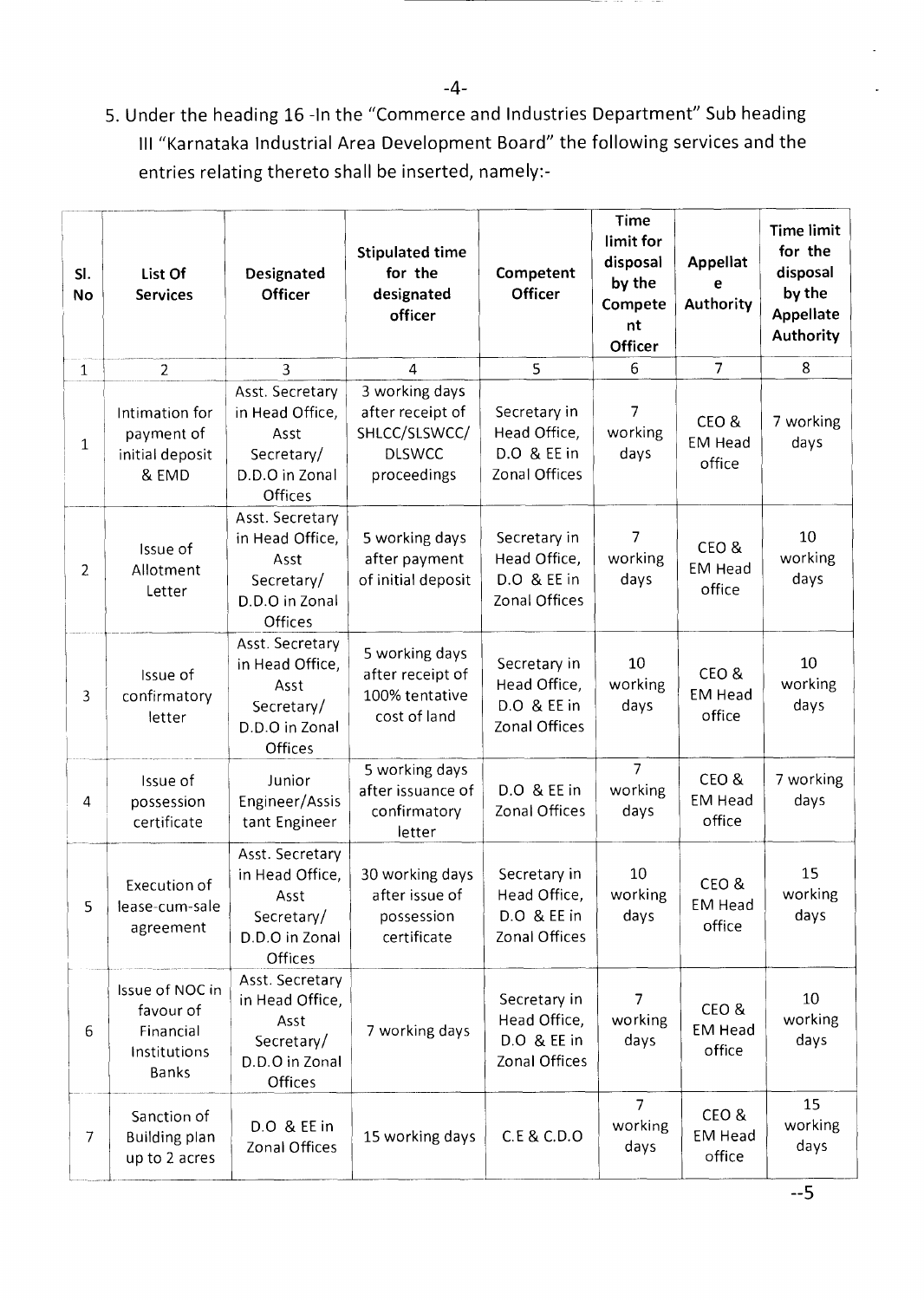| SI.<br><b>No</b> | <b>List Of Services</b>                                                      | Designated<br><b>Officer</b>                          | <b>Stipulated time</b><br>for the<br>designated officer | Competent<br><b>Officer</b> | <b>Time limit</b><br>for<br>disposal<br>by the<br>Compete<br>nt Officer | Appellate<br>Authority           | <b>Time limit</b><br>for the<br>disposal by<br>the<br><b>Appellate</b><br>Authority |
|------------------|------------------------------------------------------------------------------|-------------------------------------------------------|---------------------------------------------------------|-----------------------------|-------------------------------------------------------------------------|----------------------------------|-------------------------------------------------------------------------------------|
| 1                | $\overline{2}$                                                               | 3                                                     | 4                                                       | 5.                          | 6                                                                       | $\overline{7}$                   | 8                                                                                   |
| 8                | Sanction of<br>Building plan<br>more 2 acres                                 | D.O & EE in<br>Zonal Offices<br>and J.D.T.P<br>in H.O | 30 working days                                         | C.E & C.D.O                 | 7<br>working<br>days                                                    | CEO&<br><b>EM Head</b><br>office | 15<br>working<br>days                                                               |
| 9                | Sanction of<br>Building plan for<br><b>SUCs</b>                              | J.D.T.P in<br>H.O                                     | 30 working days                                         | C.E & C.D.O                 | $\overline{7}$<br>working<br>days                                       | CEO&<br><b>EM Head</b><br>office | 15<br>working<br>days                                                               |
| 10               | Issue of NOC in<br>favour of<br>KPTCL/ESCOMS                                 | D.O & EE in<br>Zonal Offices                          | 15 working days                                         | C.E & C.D.O                 | $\overline{7}$<br>working<br>days                                       | CEO&<br><b>EM Head</b><br>office | 15<br>working<br>days                                                               |
| 11               | Permission for<br>D.O & EE in<br>water supply<br>Zonal Offices<br>connection |                                                       | 15 working days                                         | C.E & C.D.O                 | $\overline{7}$<br>working<br>days                                       | CEO&<br><b>EM Head</b><br>office | 15<br>working<br>days                                                               |

By order and in the name of the Governor of Karnataka,

 $(K Mathai)$ <sup>y</sup> 191*0* 

Administrator and Ex officio Under Secretary to the Government DPAR-Sakala Mission

To.

The Compiler Karnataka Gazette, Bangalore- with request to publish in the next extraordinary gazette and to supply 500 copies of the same to the above signed immediately.

Copy To:

- 1. Accountant General (A & E)/(Audit), Karnataka Bengaluru.
- 2. PS to Chief Minister Vidhana Soudha.
- 3. PS to Minister of Home, Vidhana Soudha.
- 4. PS to Minister of Revenue, Vidhana Soudha.
- 5. PS to Minister of Food, Civil Supplies, Consumer Affairs and Legal Metrology Department
- 6. PS to Minister of Large and Medium Scale Industries
- 7. PS to Minister of Labour, Vidhana Soudha.
- 8. PS to Chief Secretary, Vidhana Soudha.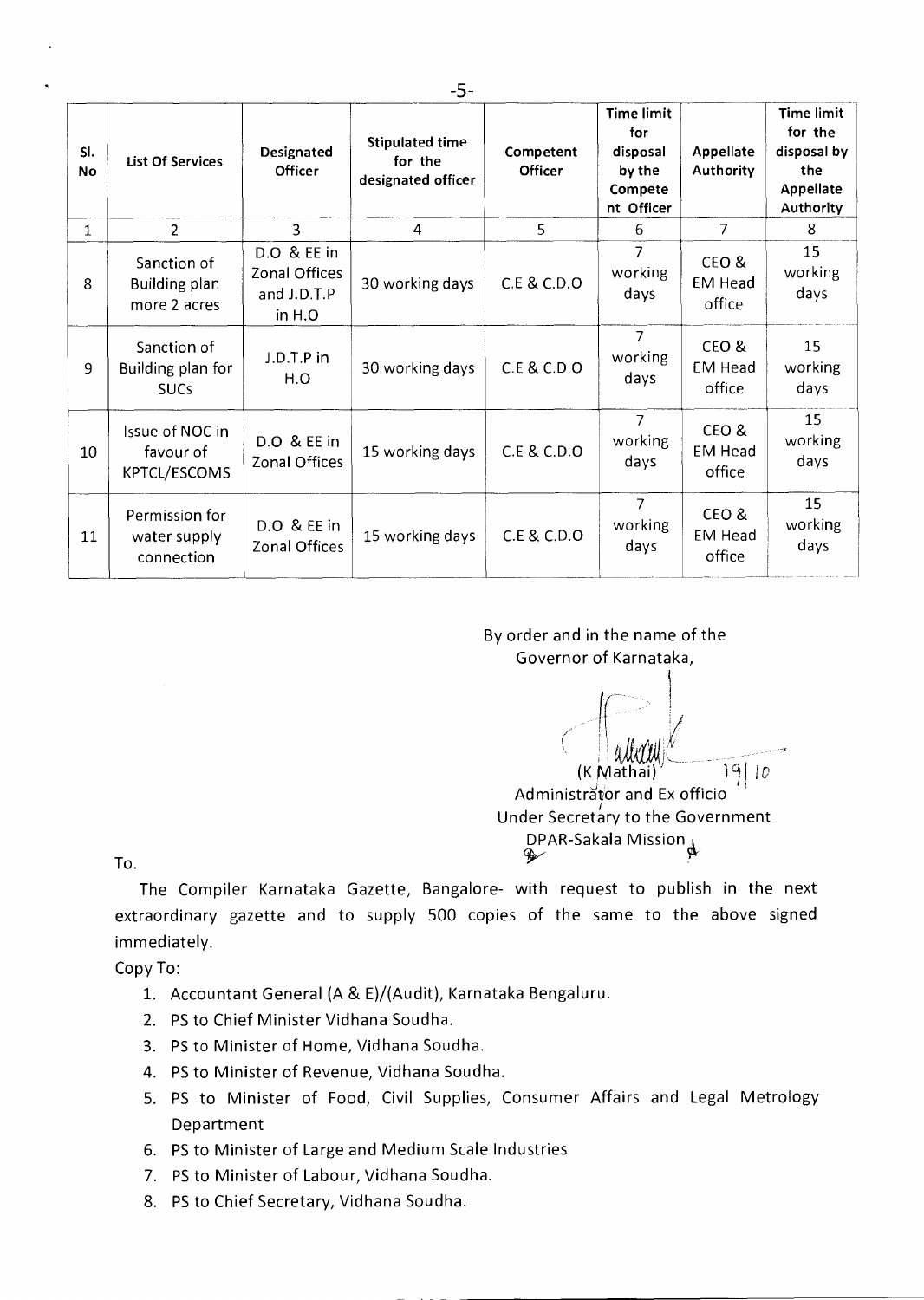- 9. PS to Additional Chief Secretary and Development Commissioner, Vidhana Soudha.
- 10. PS to Additional Chief Secretary, DPAR, Vidhana Soudha.
- 11. PS to Principal Secretary, Transport Department, M.S.Building.
- 12. PS to Secretary, DPAR, Vidhana Soudha.
- 13. PS to Other Additional Chief Secretaries/Principal Secretaries/Secretaries to Government, M.S.Building/ Vikasa soudha/ VidhanaSoudha.
- 14. Heads of All other Departments.
- 15. Heads of Boards/Corporations.
- 16. All Regional Commissioners .
- 17. All Deputy Commissioners/C.E.O.s.
- 18. Director General, Administrative Training Institute, Lalith Mahal Road, Mysore.
- 19. Technical Director, N.I.C, 4<sup>th</sup> floor, M.S.Building.
- 20. Spare Copies/SGF.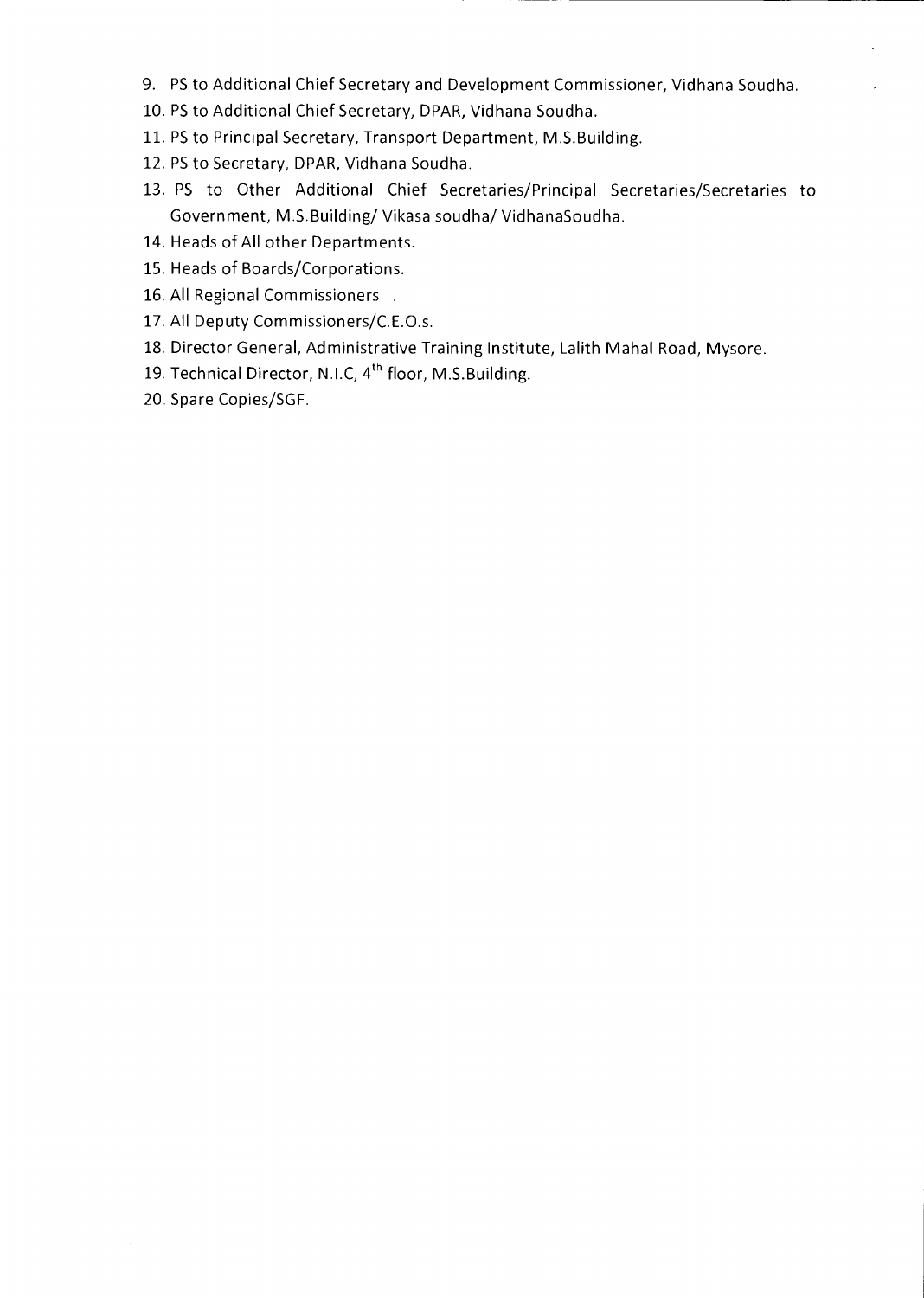

ಸಂಖ್ಯೆ: ಸಿಆಸುಇ 177 ನಾಸೇಖಾ 2017

ಕರ್ನಾಟಕ ಸರ್ಕಾರದ ಸಚಿವಾಲಯ, ಸಿಬ್ಬಂದಿ ಮತ್ತು ಆಡಳಿತ ಸುಧಾರಣೆ ಇಲಾಖೆ (ಇ-ಆಡಳಿತ), 6ನೇ ಮಹಡಿ, 2ನೇ ಹಂತ, ಕೊಠಡಿ ಸಂಖ್ಯೆ:607, ಬಹುಮಹಡಿ ಕಟ್ಟಡ, ಬೆಂಗಳೂರು, ದಿನಾಂಕ: 19.10.2017

### <u>ಅಧಿಸೂಚನೆ</u>

ಕರ್ನಾಟಕ ಸಕಾಲ ಸೇವೆಗಳ ಅಧಿನಿಯಮ. 2011ರ (ಕರ್ನಾಟಕ ಅಧಿನಿಯಮ 01 .2012)ಇದರ ಕಲಂ 04 ರಲ್ಲಿನ ಹಾಗೂ ಕರ್ನಾಟಕ ಸಾಮಾನ್ಯ ಖಂಡಗಳ ಅಧಿನಿಯಮ, 1899ರ 21 (KA III 1899)ರಲ್ಲಿ ಪ್ರದತ್ತವಾಗಿರುವ ಅಧಿಕಾರವನ್ನು ಚಲಾಯಿಸಿ ಕರ್ನಾಟಕ ಸರ್ಕಾರವು ಸದರಿ ಅಧಿನಿಯಮದ ಅನುಸೂಚಿಯನ್ನು ಈ ಕೆಳಗಿನಂತೆ ತಿದ್ದುಪಡಿ ಮಾಡಿದೆ.

1.ಶೀರ್ಷಿಕೆ 19-ಸಹಕಾರ ಇಲಾಖೆ, ಉಪ ಶೀರ್ಷಿಕೆ III-ಸಹಕಾರ ಸಂಘಗಳ ನಿಬಂಧಕರ ಕಛೇರಿಯ ಕ್ರಮ ಸಂಖ್ಯೆ:09ರ ಸೇವೆಯ ನಂತರ ಈ ಕೆಳಕಂಡ ಸೇವೆ ಮತ್ತು ಅದರ ನಮೂದುಗಳನ್ನು ಸೇರಿಸಿ ಓದಿಕೊಳ್ಳತಕ್ಕದ್ದು.

| 호지           | ಸೇವೆಗಳ ಪಟ್ಟಿ                                                                                                                | ಹೆಸರಿಸಲಾದ<br>ಅಧಿಕಾರಿ                                                                      | ಹೆಸರಿಸಲಾದ<br>ಅಧಿಕಾರಿಯು<br>ವಿಲೇ ಮಾಡಲು<br>ಗೊತ್ತು ಮಾಡಿದ<br>ಕಾಲಮಿತಿ | ಸಕ್ಷಮ<br>ಅಧಿಕಾರಿ             | ಸಕ್ಷಮ<br>ಅಧಿಕಾರಿಯ<br>ವಿಲೇ<br>ಮಾಡಲು<br>ಗೊತ್ತು<br>ಮಾಡಿದ<br>ಕಾಲಮಿತಿ | ಮೇಲ್ಶನವಿ<br>ಪ್ರಾಧಿಕಾರ                                      | ಮೇಲ್ತನವಿ<br>ಪ್ರಾಧಿಕಾರಿಯು<br>ವಿಲೇ<br>ಮಾಡಲು<br>ಗೊತ್ತು<br>ಮಾಡಿದ<br>ಕಾಲಮಿತಿ |
|--------------|-----------------------------------------------------------------------------------------------------------------------------|-------------------------------------------------------------------------------------------|-----------------------------------------------------------------|------------------------------|------------------------------------------------------------------|------------------------------------------------------------|-------------------------------------------------------------------------|
| -10          | ಕರ್ನಾಟಕ<br>ಸಂಘಗಳ<br>ನೋಂದಣಿ<br>ಆಧಿನಿಯಮ<br>1960ರ ಪ್ರಕರಣ 8<br>ರಡಿ ಸಂಘ<br>ಸಂಸ್ಥೆಗಳ<br>ನೊಂದಣಿ.                                   | ಸಂಬಂಧಪಟ್ಟ ಜಿಲ್ಲೆಗಳ<br>ಸಹಕಾರ ಸಂಘಗಳ ಉಪ<br>ನಿಬಂಧಕರು ಹಾಗೂ ಜಿಲ್ಲಾ<br>ಸಂಘಗಳ<br>ನೊಂದಣಾಧಿಕಾರಿಗಳು. | 30 ಕೆಲಸದ<br>ದಿನಗಳು                                              | ಸಹಕಾರ ಸಂಘಗಳ<br>ಜಂಟಿ ನಿಬಂಧಕರು | 20<br>ಕೆಲಸದ<br>ದಿನಗಳು                                            | ಸಹಕಾರ<br>ಸಂಘಗಳ<br>ಅಪರ<br>ನಿಬಂಧಕರು<br>(ಬಳಕೆ ಮತ್ತು<br>ಮಾರಾಟ) | 15<br>ಕೆಲಸದ<br>ದಿನಗಳು                                                   |
| $\mathbf{H}$ | ಕರ್ನಾಟಕ ಸಂಘಗಳ<br>ನೋಂದಣಿ<br>ಆಧಿನಿಯಮ,<br>1960ರ ಪ್ರಕರಣ<br>952<br>ಧ್ಯೇಯೋದ್ದೇಶಗಳ<br>(Memorandum<br>of association)<br>ತಿದ್ದುಪಡಿ. | ಸಂಬಂಧಪಟ್ಟ ಜಿಲ್ಲೆಗಳ<br>ಸಹಕಾರ ಸಂಘಗಳ ಉಪ<br>ನಿಬಂಧಕರು ಹಾಗೂ ಜಿಲ್ಲಾ<br>ಸಂಘಗಳ<br>ನೊಂದಣಾಧಿಕಾರಿಗಳು. | 30<br>ಕೆಲಸದ<br>ದಿನಗಳು                                           | ಸಹಕಾರ ಸಂಘಗಳ<br>ಜಂಟಿ ನಿಬಂಧಕರು | 20<br>ಕೆಲಸದ<br>ದಿನಗಳು                                            | ಸಹಕಾರ<br>ಸಂಘಗಳ<br>ಆಪರ<br>ನಿಬಂಧಕರು<br>(ಬಳಕೆ ಮತ್ತು<br>ಮಾರಾಟ) | $\overline{15}$<br>ಕೆಲಸದ<br>ದಿನಗಳು                                      |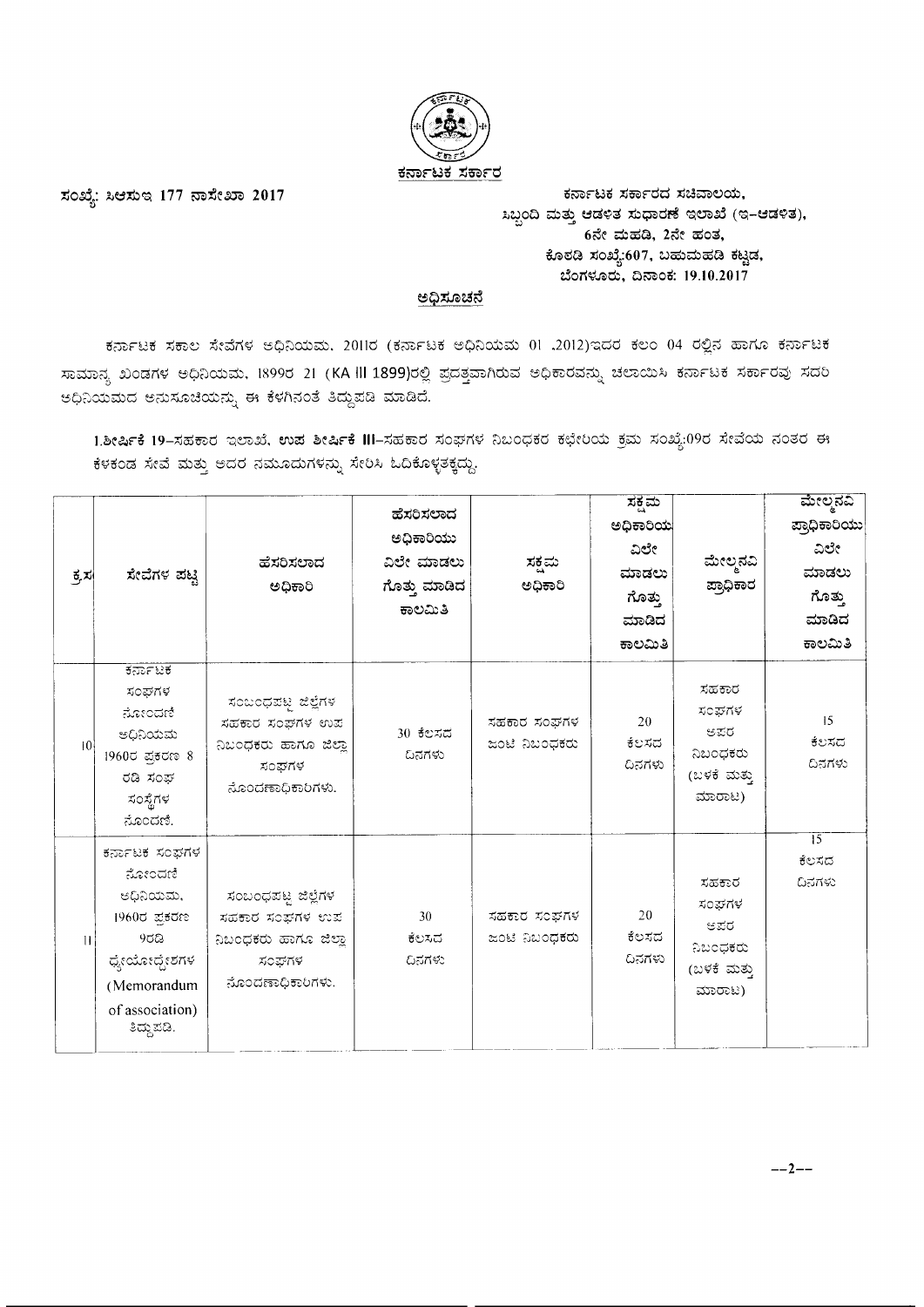| 12 | ಕರ್ನಾಟಕ      | ಸಂಬಂಧಪಟ್ಟ ಜಿಲ್ಲೆಗಳ | 30 ಕೆಲಸದ | ಸಹಕಾರ ಸಂಘಗಳ   | 20     | ಸಹಕಾರ       | 15     |
|----|--------------|--------------------|----------|---------------|--------|-------------|--------|
|    | ಸಂಘಗಳ        | ಸಹಕಾರ ಸಂಪಗಳ        | ದಿನಗಳು   | ಜಂಟಿ ನಿಬಂಧಕರು | ಕೆಲಸದ  | ಸಂಘಗಳ       | ಕೆಲಸದ  |
|    | ನೋಂದಣಿ       | ಉಪ ನಿಬಂಧಕರು        |          |               | ದಿನಗಳು | ಆಪರ         | ದಿನಗಳು |
|    | ಅಧಿನಿಯಮ      | ಹಾಗೂ ಜಿಲ್ಲಾ        |          |               |        | ನಿಬಂಧಕರು    |        |
|    | 1960ರ ಪ್ರಕರಣ | ಸಂಘಗಳ              |          |               |        | (ಬಳಕೆ ಮತ್ತು |        |
|    | 10ರಡಿ ಸಂಘದ   | ನೊಂದಣಾಧಿಕಾರಿಗಳು.   |          |               |        | ಮಾರಾಟ)      |        |
|    | ಹೆಸರು. ನಿಯಮ  |                    |          |               |        |             |        |
|    | ಮತ್ತು        |                    |          |               |        |             |        |
|    | ನಿಬಂಧನೆಗಳ    |                    |          |               |        |             |        |
|    | ತಿದುಪಡಿ.     |                    |          |               |        |             |        |

ಕರ್ನಾಟಕ ರಾಜ್ಯಪಾಲರ ಆದೇಶಾನುಸಾರ ಮತ್ತು ಅವರ<sub>/</sub> ಹೆಸರಿನಲ್ಲೆ, E allución ಆಡಳಿತಾಧಿಕಾರಿ ಮತ್ತು ಪದನಿಮಿತ್ತ ಸರ್ಕಾರದ ಅಧೀನ ಕಾರ್ಯದರ್ಶಿ, ಸಿಆಸುಇ–ಸಕಾಲ ಮಿಷನ್.<br>��

ಗೆ :

ಸಂಕಲನಕಾರರು, ಕರ್ನಾಟಕ ರಾಜ್ಯಪತ್ರ, ಬೆಂಗಳೂರು–59– ಇವರಿಗೆ ಕಳುಹಿಸುತ್ತಾ ಮುಂದಿನ ವಾರದ ರಾಜ್ಯಪತ್ರದಲ್ಲಿ ಪ್ರಕಟಿಸಿ ಸಿಬ್ಬಂದಿ ಮತ್ತು ಆಡಳಿತ ಸುಧಾರಣೆ ಇಲಾಖೆ (ಇ–ಆಡಳಿತ), (ನಾಗರೀಕ ಸೇವೆಗಳು –ಸಕಾಲ ಮಿಷನ್), ಕೊಠಡಿ ಸಂಖ್ಯೆ– 607, 6ನೇಮಹಡಿ, ಬಹುಮಹಡಿ ಕಟ್ಟಡ, ಬೆಂಗಳೂರು-01, ಇಲ್ಲಿಗೆ 100 ಪ್ರತಿಗಳನ್ನು ಪೂರೈಸುವಂತೆ ಕೋರಿದೆ.

ಪ್ರತಿ:–

- ।] ಪ್ರಧಾನ ಮಹಾಲೇಖಪಾಲರು (ಲೆಕ್ಕ ಪರಿಶೋಧನೆ) /(ಲೆಕ್ಕಪತ್ರ ಮತ್ತು ಹಕ್ಕುಗಳು), ಕರ್ನಾಟಕ, ಬೆಂಗಳೂರು.
- 2] ಮಾನ್ಯ ಮುಖ್ಯಮಂತ್ರಿಯವರ ಪ್ರಧಾನ ಕಾರ್ಯದರ್ಶಿ–Iರವರ ಆಪ್ತ ಕಾರ್ಯದರ್ಶಿ,ವಿಧಾನಸೌಧ–ಮಾನ್ಯ ಮುಖ್ಯಮಂತ್ರಿಯವರ ಅವಗಾಹನೆಗೆ ಸಲ್ಲಿಸಲು ಕೋರಿದೆ.
- 3] ಮಾನ್ಯ ಸಹಕಾರ ಸಚಿವರ ಆಪ್ತ ಕಾರ್ಯದರ್ಶಿ,ವಿಧಾನಸೌಧ–ಮಾನ್ಯ ಸಚಿವರ ಅವಗಾಹನೆಗೆ ಸಲ್ಲಿಸಲು ಕೋರಿದೆ.
- 4] ಸರ್ಕಾರದ ಕಾರ್ಯದರ್ಶಿಗಳ ಆಪ್ತ ಕಾರ್ಯಧರ್ಶಿ, ಸಹಕಾರ ಇಲಾಖೆ, 6 ನೇಮಹಡಿ,ಬಹುಮಹಡಿ ಕಟ್ಟಡ
- 5] ಸಹಕಾರ ಸಂಘಗಳ ನಿಬಂಧಕರ ಕಛೇರಿ, ನಂ:1, ಅಲಿ ಅಸ್ಕರ್ ರಸ್ತೆ, ವಸಂತನಗರ, ಬೆಂಗಳೂರು–52
- 6] ತಾಂತ್ರಿಕ ನಿರ್ದೇಶಕರು,ಎನ್.ಐ.ಸಿ,4ನೇ ಮಹಡಿ,ಬಹುಮಹಡಿ ಕಟ್ಟಡ
- 7] ಹೆಚ್ಚುವರಿ ನಿರ್ವಹಣಾ ಸಮಾಲೋಚಕರು/ ಹೆಚ್ಚುವರಿ ರಾಜ್ಯ ಮಾಹಿತಿ ನಿರ್ವಹಣಾ ಸಮಾಲೋಚಕರು, ಸಕಾಲ ಮಿಷನ್.
- 8] ಶಾಖೆಯ ರಕ್ಷಾ ಕಡತ/ಹೆಚ್ಚುವರಿ ಪ್ರತಿಗಳು/ಓಡಿಜಿ.ಸಿ
- ಮಾಹಿತಿಗಾಗಿ ಪ್ರತಿ:
- 1] ಸರ್ಕಾರದ ಅಪರ ಮುಖ್ಯ ಕಾರ್ಯದರ್ಶಿ ಸಿಆಸುಇ (ಇ–ಆಡಳಿತ) ಹಾಗೂ ನಿರ್ದೇಶಕರು, ಸಕಾಲ ಮಿಷನ್**ರವರ ಅಪ್ತ ಕಾರ್ಯದರ್ಶಿ**
- 2] ಅಪರ ಮಿಷನ್ ನಿದೇಶಕರು, ಸಕಾಲ ಮಿಷನ್, ಸಿಆಸುಇ (ಇ-ಆಡಳಿತ)ರವರ ಆಪ್ತ ಸಹಾಯಕರು.

 $-2-$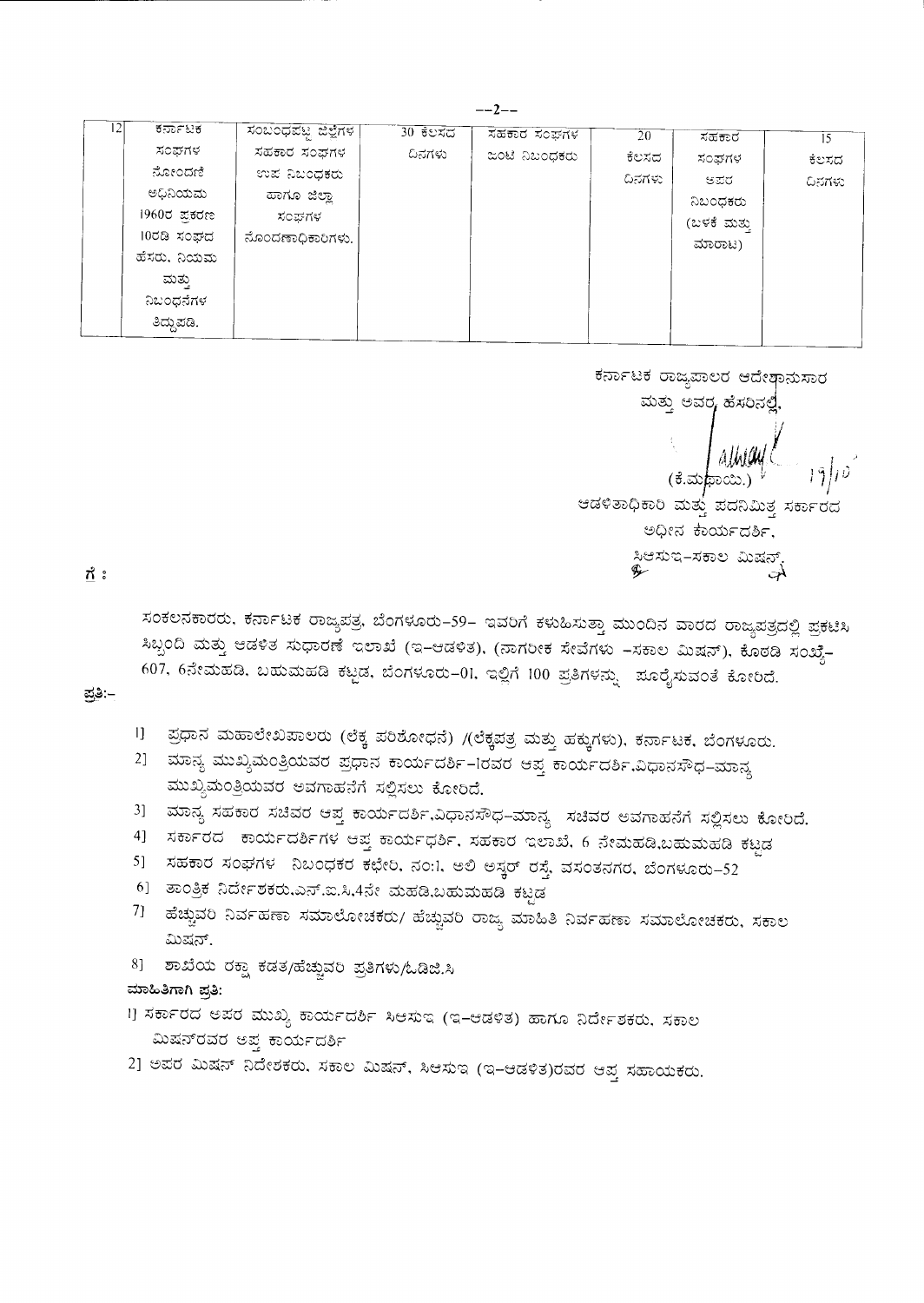

#### **Government of Karnataka**

•

No. DPAR 177 NASEKHA 2017 **Karnataka Government Secretariat**, **Department of Personnel and Administrative Reforms (e-Gov),**  2<sup>nd</sup> stage, 6<sup>th</sup> Floor, M.S.Building, **Bangalore, Dated: 19/10/2017** 

#### **NOTIFICATION**

In exercise of the powers conferred by Section 4 of the Karnataka Sakala Services Act, 2011 and(Amendment) Act , 2014,and Section 21 of the Karnataka General Clauses Act,1899 (KA .111,1899) Government of Karnataka, hereby amends the Schedule appended to the said Act, as follows:-In the Schedule to the Said Act :

1.Under the heading 19 — Co-operation Department, Sub Heading **III-in** the **"Registrar of Cooperative Societies"** after the Sl.No. 9<sup>th</sup> service the following services and the entries relating thereto shall be inserted.

| <b>SI</b><br>No | List of<br>services                                                                                                             | Designated<br><b>Officer</b>                                                                                 | Stipulated<br>time<br>for<br><b>Designated</b><br><b>Officer</b> | Competent<br><b>Officer</b>                                  | Stipulated<br>time<br>for Competent<br>Officer | <b>Appellate</b><br><b>Authority</b>                                                                    | Stipulated<br>time<br>for<br>Authority |
|-----------------|---------------------------------------------------------------------------------------------------------------------------------|--------------------------------------------------------------------------------------------------------------|------------------------------------------------------------------|--------------------------------------------------------------|------------------------------------------------|---------------------------------------------------------------------------------------------------------|----------------------------------------|
| 10              | The Registration<br>of Societies<br>under section 8<br>of the Karnataka<br>Societies<br>Registration<br>Act. 1960.              | Deputy<br>Register of<br>Co-operative<br>Societies and<br>District<br>Registrar of<br>Concerned<br>district. | 30<br>Working days                                               | Regional Joint<br>Registrar of<br>Co-operative<br>Societies. | 20<br>Working days                             | Additional<br>Registrar of<br>Co-<br>operative<br><b>Societies</b><br>(Consumer<br>and<br>Marketing).   | 15<br>Working days                     |
| 11              | Amendment of<br>Memorandum<br>of association<br>under section 9<br>of the<br>Karnataka<br>Societies<br>Registration<br>Act 1960 | Deputy<br>Register of<br>Co-operative<br>Societies and<br>District<br>Registrar of<br>Concerned<br>district. | 30<br>Working days                                               | Regional Joint<br>Registrar of<br>Co-operative<br>Societies. | 20<br>Working days                             | Additional<br>Registrar of<br>$Co-$<br>operative<br><b>Societies</b><br>(Consumer<br>and<br>Marketing). | 15<br>Working days                     |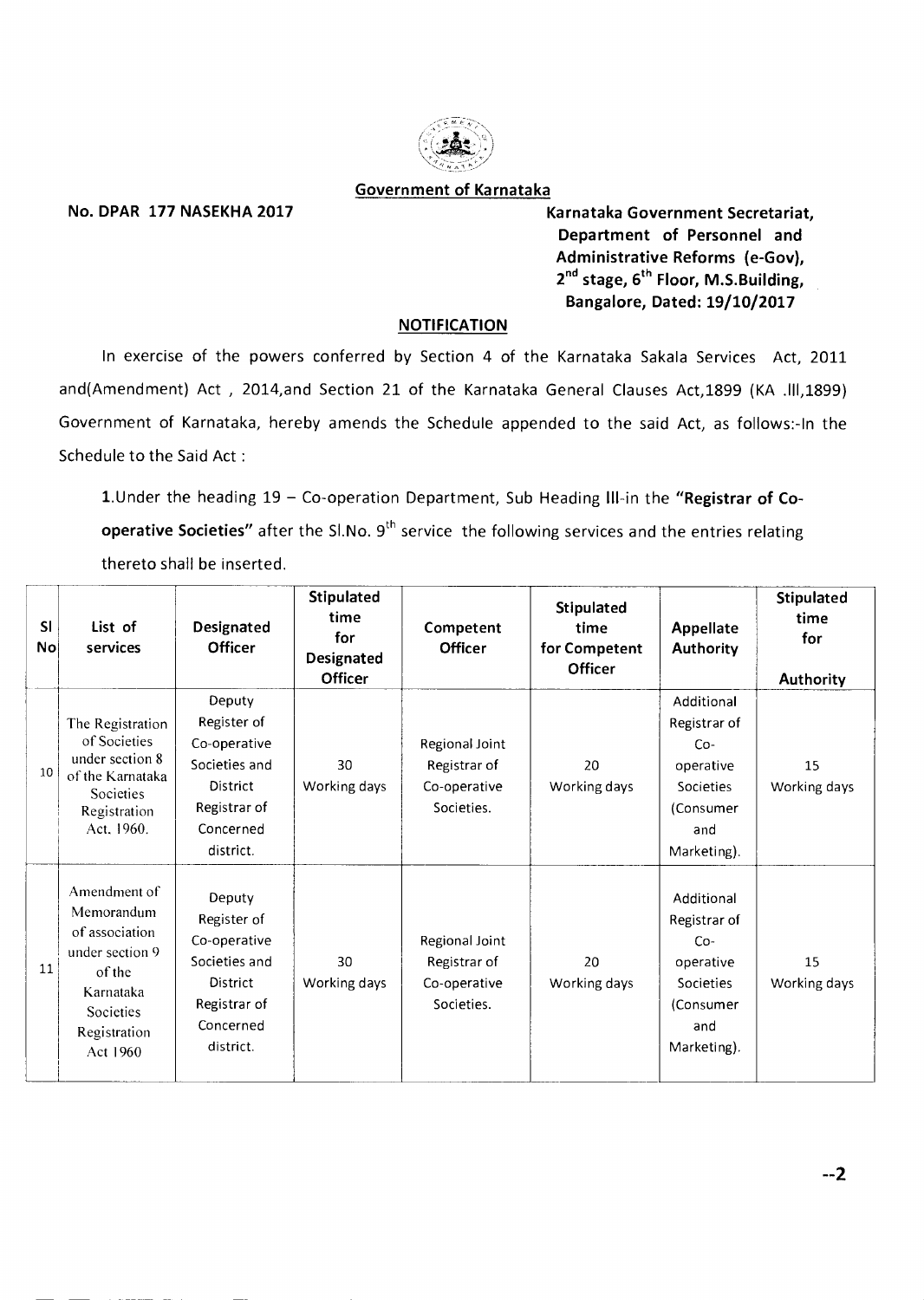| Amendment     | Deputy                                                           | 30           | Regional Joint | 20           | Additional   | 15           |
|---------------|------------------------------------------------------------------|--------------|----------------|--------------|--------------|--------------|
| of name,      | Register of                                                      | Working days | Registrar of   | Working days | Registrar of | Working days |
|               | Co-operative                                                     |              | Co-operative   |              | $Co-$        |              |
| under         | Societies and                                                    |              | Societies.     |              | operative    |              |
| section 10 of | District                                                         |              |                |              | Societies.   |              |
| the.          | Registrar of                                                     |              |                |              | (Consumer    |              |
|               | Concerned                                                        |              |                |              | and          |              |
| Registration  | district.                                                        |              |                |              | Marketing)   |              |
|               | rules and<br>regulations<br>Karnataka<br>Societies<br>Act, 1960. |              |                |              |              |              |

By order and in the name of the Governor of Karnataka,

(K.Mathai) Administrator Ex Officio Undersecretary, DPAR –Sakala Mission.

 $d$ .

To,

The Compiler, Karnataka Gazette, Bangalore -59-with a request to publish in the next issue of weekly Gazette and supply 100 copies of the same to DPAR(e-Gov), Citizen Services , Room No.607, 6 th Floor, M.S.Building immediately.

#### **Copy to:**

- 1. The Principal Accountant General, (Audit/A & E), Karnataka, Bangalore.
- 2. P.S to Principal Secretary -1of Hon'ble Chief Minister, Vidhan Soudha —With a request to bring to the the perusal of Hon'ble Chief Minister
- 3. P.S to Hon'ble Minister for Co-operation Department, Vidhana Soudha.
- 4. P.S.to Secretary to Govt., Co-operation Department, 6<sup>th</sup> Floor, M.S. Building.
- 5. Office of the Registrar of Co-operative Societies, No:1, Ali Asker Road, Bangalore-52.
- 6. Technical Director, N.I.C, 4<sup>th</sup> floor, M.S.Building
- 7. Additional Management Consultant/Additional State IT consultant, Sakala Mission
- 8. Section Guard File/Spare Copies / O.D.G.C

### **Copy forwarded for information to :**

- 1. P.S to Additional Chief Secretary to Govt. DPAR (e-Gov) and Director, Sakala Mission.
- 2. P.A to Additional Mission Director, Sakala Mission, DPAR (e-Gov).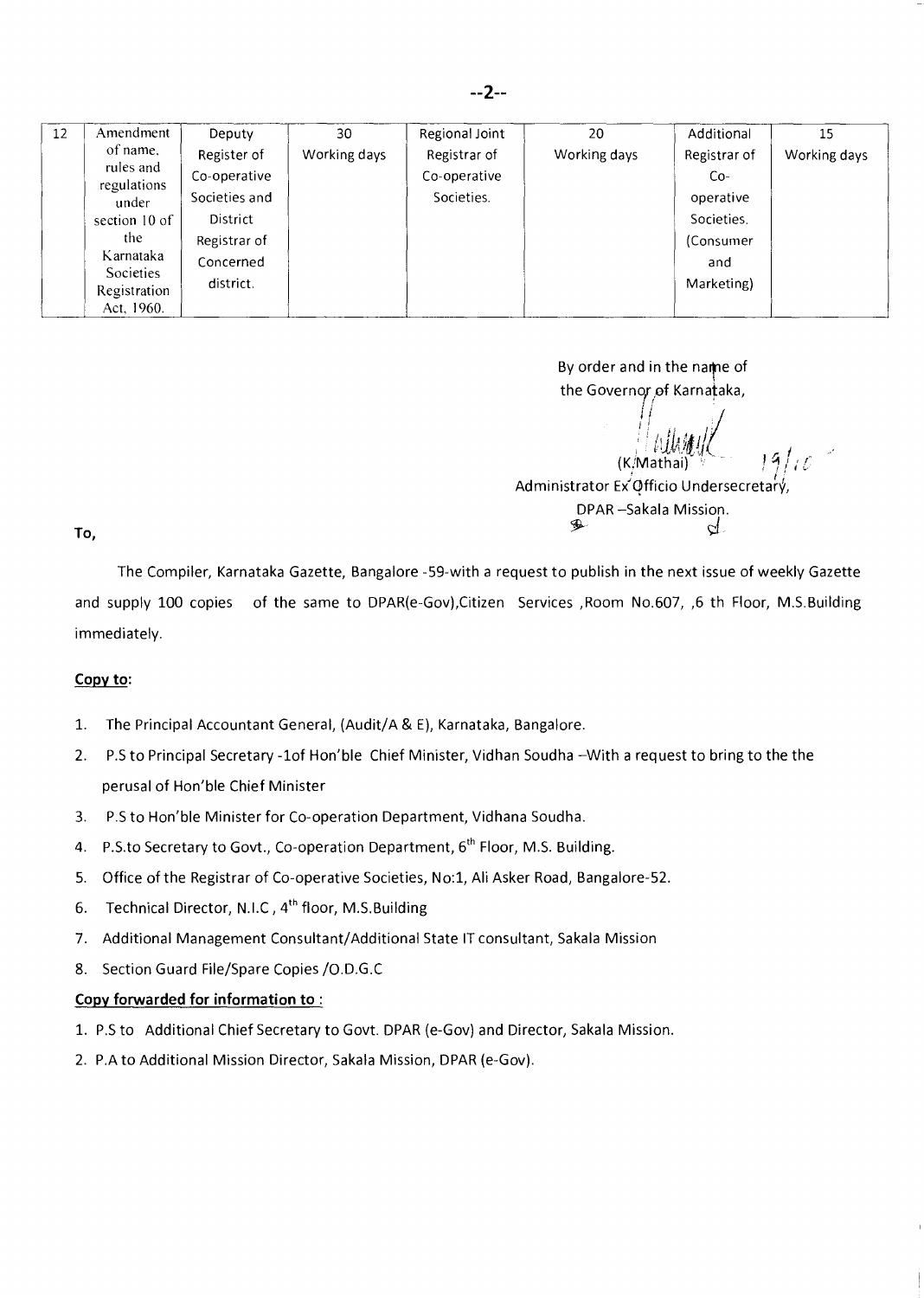

# **Government of Karnataka**

No:DPAR 191 NASEKHA 2017 Karnataka Government Secretariat DPAR(e-Gov), M.S.Building, Bengaluru. Dated: 19-10-2017

# **NOTIFICATION**

In exercise of the powers conferred by section 4 of the Karnataka Sakala Services Act, 2011 and (Amendment) Act, 2014 and Section 21 Of the Karnataka General Clauses Act, 1899(KA.III 1899) Government of Karnataka hereby amends the schedule to the said Act, as specified below.

1. Under the heading 1 -In the "Urban Development Department" Sub heading I "Bruhat Bengaluru Mahanagara Palike" after S.N 7\*2 the following service and the entries relating thereto shall be inserted, namely:-

| SI.<br>No    | <b>List Of Services</b>                                                                        | Designated<br><b>Officer</b>                                                                                 | <b>Stipulate</b><br>d time for<br>the<br>designate<br>d officer | Competent<br>Officer                                 | <b>Time limit</b><br>for<br>disposal<br>by the<br>Competen<br>t Officer | Appellate<br>Authority                     | <b>Time limit</b><br>for the<br>disposal by<br>the<br>Appellate<br>Authority |
|--------------|------------------------------------------------------------------------------------------------|--------------------------------------------------------------------------------------------------------------|-----------------------------------------------------------------|------------------------------------------------------|-------------------------------------------------------------------------|--------------------------------------------|------------------------------------------------------------------------------|
| $\mathbf{1}$ | 2                                                                                              | 3                                                                                                            | 4                                                               | 5                                                    | 6                                                                       | 7                                          | 8                                                                            |
|              | <b>Building</b><br>License<br>Issuance for<br>units other<br>than multi<br>stored<br>buildings | Assistant<br>Director of<br>Town Planning<br>of concerned<br>30<br>zone (Zonal<br>working<br>Office)<br>days |                                                                 | Joint<br>Commissioner                                |                                                                         | Commissioner                               |                                                                              |
| 8            |                                                                                                |                                                                                                              |                                                                 | / Additional<br>commissioner<br>of concerned<br>zone | 30<br>working<br>days                                                   | Standing<br>Committee -                    | 30<br>working                                                                |
|              |                                                                                                | Joint Director<br>of Town<br><b>Planning</b><br>(Head Office)                                                |                                                                 | Commissioner                                         |                                                                         | <b>Town Planning</b><br>and<br>Development | days                                                                         |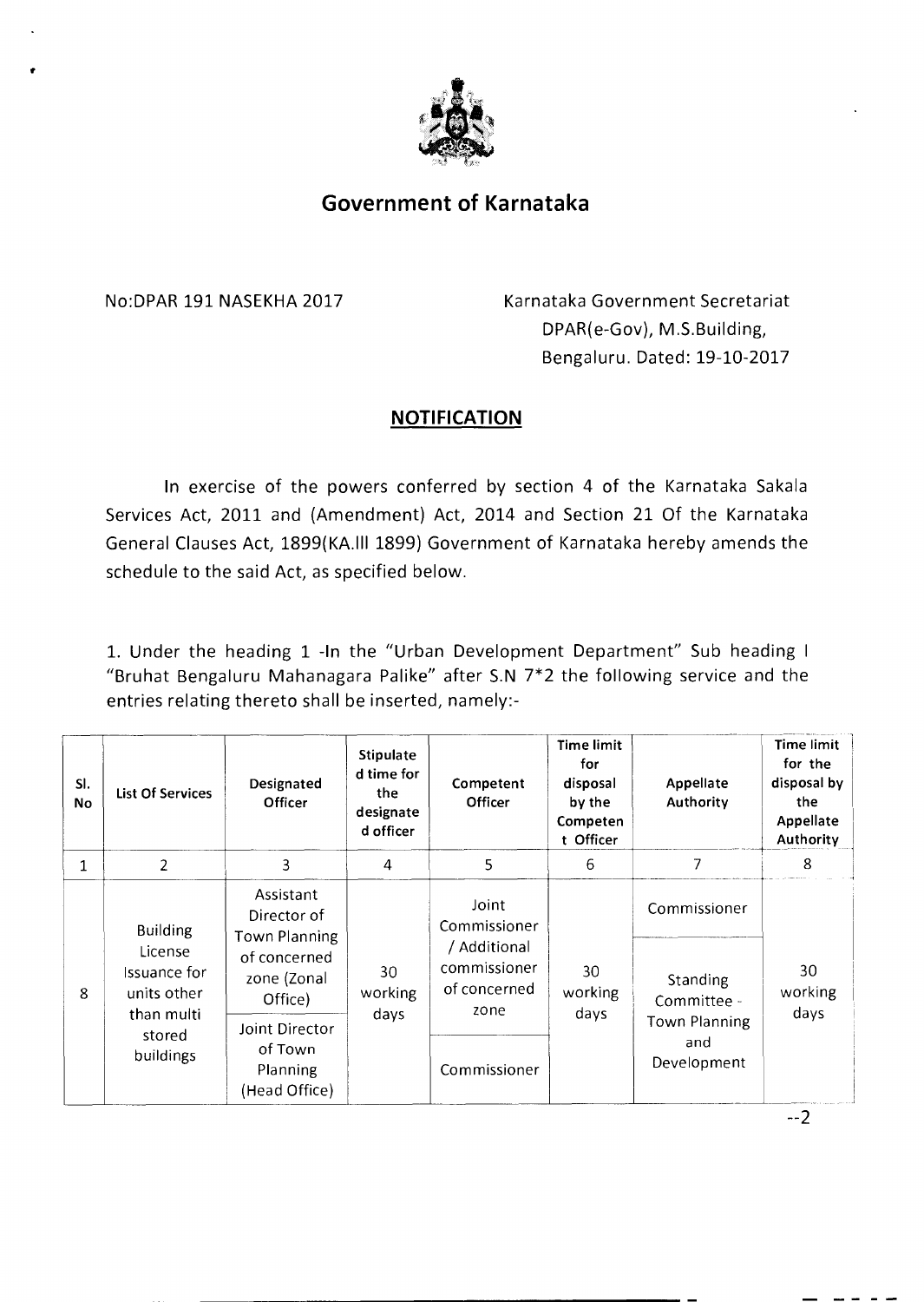Under the heading 1 -In the "Urban Development Department" Sub heading III "Municipal Corporations other than Bruhat Bengaluru Mahanagara Palike " after S.N 6 the following services and the entries relating thereto shall be inserted, namely:-

| SI.<br><b>No</b> | List Of Services                                                                         | Designated<br>Officer | <b>Stipulate</b><br>d time<br>for the<br>designat<br>ed<br>officer | Competent<br>Officer                    | <b>Time limit</b><br>for<br>disposal<br>by the<br>Competen<br>t Officer | <b>Appellate</b><br><b>Authority</b> | <b>Time limit</b><br>for the<br>disposal by<br>the<br>Appellate<br><b>Authority</b> |
|------------------|------------------------------------------------------------------------------------------|-----------------------|--------------------------------------------------------------------|-----------------------------------------|-------------------------------------------------------------------------|--------------------------------------|-------------------------------------------------------------------------------------|
| 1                | 2                                                                                        | 3                     | 4                                                                  | 5                                       | 6                                                                       | 7                                    | 8                                                                                   |
| $\overline{7}$   | Occupancy<br>certificate<br>Issuance                                                     | Zonal<br>Commissioner | 30<br>working<br>days                                              | Deputy<br>Commissioner<br>(Development) | 7 working<br>days                                                       | Commissioner<br>(CCs)                | 15 working<br>days                                                                  |
| 8                | <b>Building License</b><br>Issuance for<br>units other than<br>multi stored<br>buildings | Zonal<br>Commissioner | 30<br>working<br>days                                              | Town Planning<br>Officer                | 7 working<br>days                                                       | Commissioner                         | 30 working<br>days                                                                  |

Under the heading 1 -In the "Urban Development Department" Sub heading IV "City Municipal Council " after S.N 6 the following services and the entries relating thereto shall be inserted, namely:-

| SI.<br><b>No</b> | <b>List Of Services</b>                                                                        | Designate<br>d Officer             | Stipulated<br>time for the<br>designated<br>officer | Competent<br><b>Officer</b> | <b>Time limit</b><br>for<br>disposal by<br>the<br>Competent<br>Officer | Appellate<br>Authority                    | <b>Time limit</b><br>for the<br>disposal by<br>the<br>Appellate<br>Authority |
|------------------|------------------------------------------------------------------------------------------------|------------------------------------|-----------------------------------------------------|-----------------------------|------------------------------------------------------------------------|-------------------------------------------|------------------------------------------------------------------------------|
| $\mathbf{1}$     | $\overline{2}$                                                                                 | 3                                  | 4                                                   | 5                           | 6                                                                      | $\overline{7}$                            | 8                                                                            |
| 7                | <b>Building</b><br>License<br>Issuance for<br>units other<br>than multi<br>stored<br>buildings | Assistant<br>executive<br>Engineer | 30 working<br>days                                  | Municipal<br>Commissioner   | 7 working<br>days                                                      | Deputy<br>Commissioner of<br>the District | 30 working<br>days                                                           |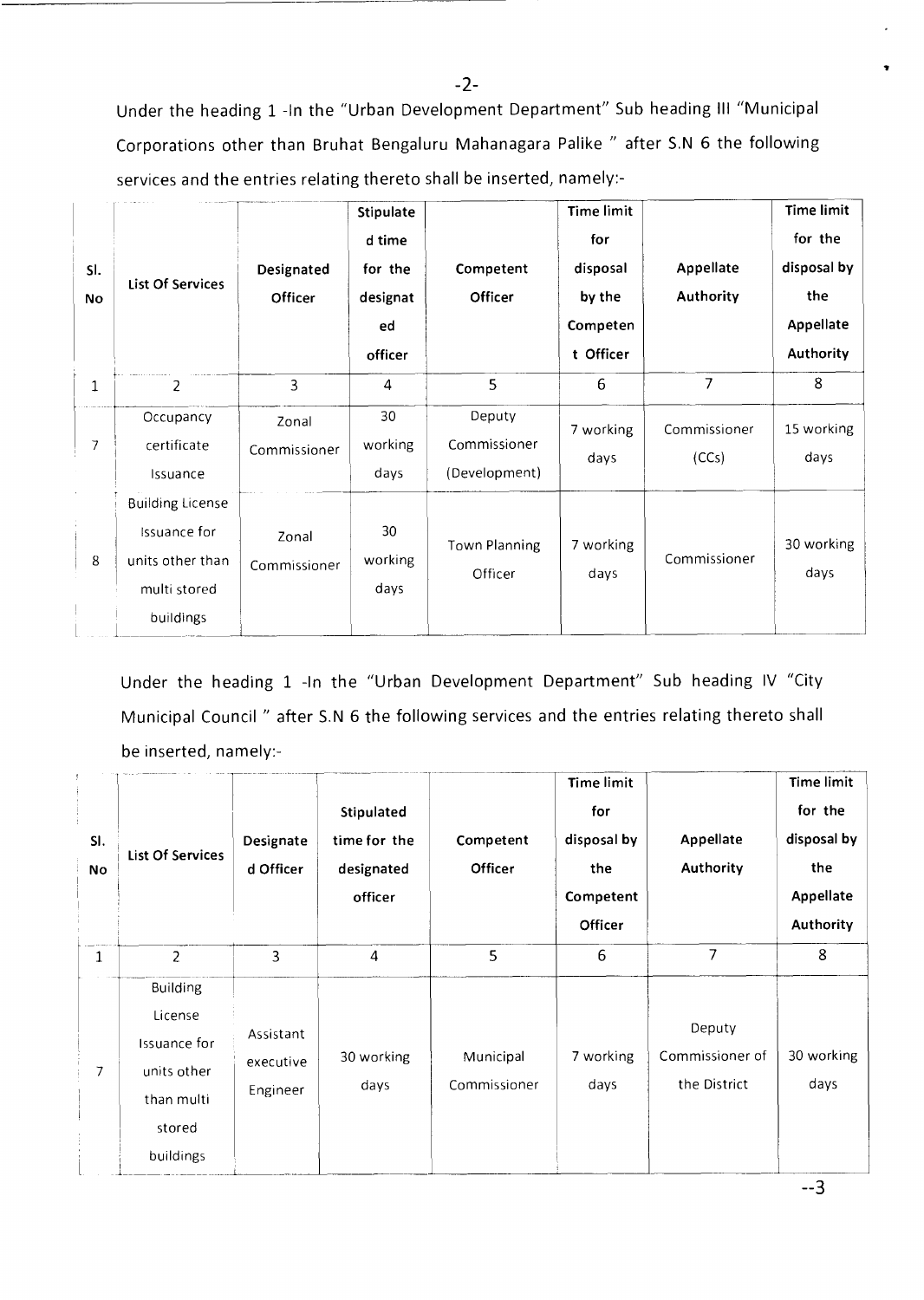Under the heading 1 -In the "Urban Development Department" Sub heading V "Town Muncipal Council " after S.N 6 the following services and the entries relating thereto shall be inserted, namely:-

| SI.<br><b>No</b> | <b>List Of Services</b>                                                                                                                        | Designat<br>ed<br><b>Officer</b> | <b>Stipulated</b><br>time for<br>the<br>designate<br>d officer | Competent<br><b>Officer</b>                   | <b>Time</b><br>limit for<br>disposal<br>by the<br>Compete<br>nt<br>Officer | Appellate<br>Authority                                                      | <b>Time limit</b><br>for the<br>disposal<br>by the<br>Appellate<br>Authority |
|------------------|------------------------------------------------------------------------------------------------------------------------------------------------|----------------------------------|----------------------------------------------------------------|-----------------------------------------------|----------------------------------------------------------------------------|-----------------------------------------------------------------------------|------------------------------------------------------------------------------|
| 1                | 2                                                                                                                                              | 3                                | 4                                                              | 5                                             | 6                                                                          | 7                                                                           | 8                                                                            |
| 7                | <b>Building License</b><br>Issuance for<br>units other than<br>multi stored<br>buildings                                                       | Junior<br>Engineer               | 30<br>working<br>days                                          | Chief Officer                                 | $\overline{7}$<br>working<br>days                                          | Project Director                                                            | 30<br>working<br>days                                                        |
| 8                | Approval for<br>Change of land<br>use in Urban<br>Development<br>Authorities/Plan<br>ning<br>Authorities/Muni<br>cipal Planning<br>Authorities | Chief<br>Officer                 | 120<br><b>Working</b><br>Days                                  | Secretary, Urban<br>Development<br>Department | 15 Days                                                                    | <b>Additional Chief</b><br>Secretary,<br>Urban<br>Development<br>Department | 15 Days                                                                      |

Under the heading 1 -In the "Urban Development Department" Sub heading VI "Town Panchayat " after S.N 6 the following services and the entries relating thereto shall be inserted, namely:-

| SI.<br><b>No</b> | <b>List Of Services</b>                                                                                                                   | Designat<br>ed<br><b>Officer</b> | Stipulated<br>time for<br>the<br>designated<br>officer | Competent<br><b>Officer</b>                      | Time limit<br>for<br>disposal by<br>the<br>Competent<br><b>Officer</b> | Appellate<br>Authority                                                  | Time limit<br>for the<br>disposal<br>by the<br>Appellate<br><b>Authority</b> |
|------------------|-------------------------------------------------------------------------------------------------------------------------------------------|----------------------------------|--------------------------------------------------------|--------------------------------------------------|------------------------------------------------------------------------|-------------------------------------------------------------------------|------------------------------------------------------------------------------|
| 1                | $\overline{2}$                                                                                                                            | 3                                | 4                                                      | 5                                                | 6                                                                      | 7                                                                       | 8                                                                            |
|                  | <b>Building License</b><br>Issuance for units<br>other than multi<br>stored buildings                                                     | Junior<br>Engineer               | 30 working<br>days                                     | Chief Officer                                    | 7 working<br>days                                                      | Project<br>Director                                                     | 30 working<br>days                                                           |
| 8                | Approval for Change<br>of land use in Urban<br>Development<br>Authorities/Planning<br>Authorities/Municipa<br><b>Planning Authorities</b> | Junior<br>Engineer.              | 120<br>Working<br>Days                                 | Secretary,<br>Urban<br>Development<br>Department | 15 Days                                                                | Additional<br>Chief<br>Secretary,<br>Urban<br>Development<br>Department | 15 Days                                                                      |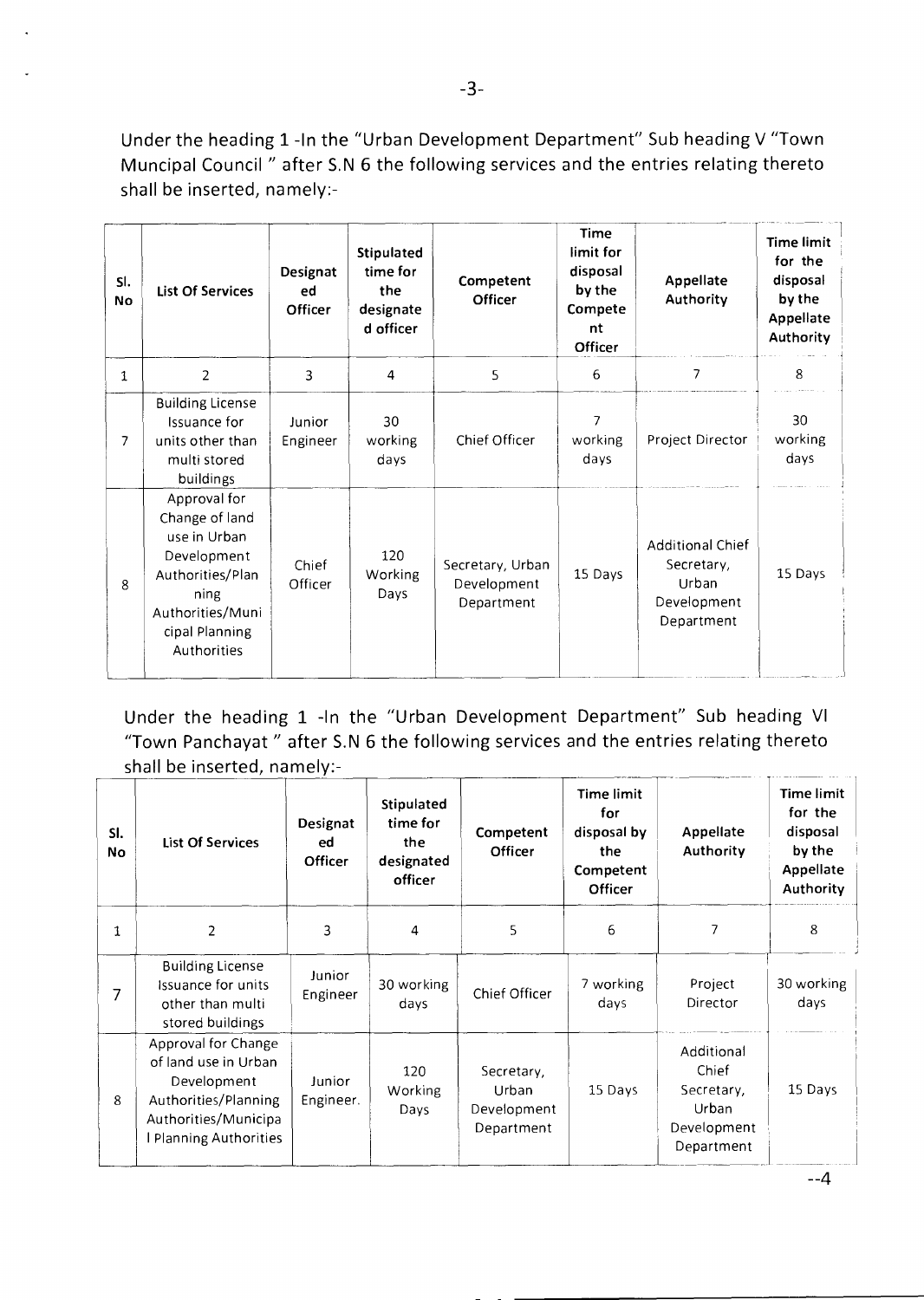Under the heading 1 -In the "Urban Development Department" Sub heading VII "Bangalore Development Authority " after S.N 12 the following service and the entries relating thereto shall be inserted, namely:-

| SI.<br>No    | List Of<br><b>Services</b>                                | Designated<br><b>Officer</b> | Stipulate<br>d time for<br>the<br>designate<br>d officer | Competent<br><b>Officer</b>                              | <b>Time limit</b><br>for<br>disposal by<br>the<br>Competent<br>Officer | Appellate<br>Authority                                               | <b>Time limit</b><br>for the<br>disposal<br>by the<br>Appellate<br><b>Authority</b> |
|--------------|-----------------------------------------------------------|------------------------------|----------------------------------------------------------|----------------------------------------------------------|------------------------------------------------------------------------|----------------------------------------------------------------------|-------------------------------------------------------------------------------------|
| $\mathbf{1}$ | 2                                                         | 3                            | 4                                                        | 5                                                        | 6                                                                      | 7                                                                    | 8                                                                                   |
| 13           | Approval<br>for change<br>of land use<br>in BDA<br>limits | Town<br>Planning<br>Member   | 120<br>working<br>days                                   | Commissione<br>r, Bangalore<br>Development<br>Authority. | 15 working<br>days                                                     | Additional<br>Chief Secretary,<br>Urban<br>Development<br>Department | 15<br>working<br>days                                                               |

Under the heading 1 -In the "Urban Development Department" Sub heading VIII "Bangalore Metropolitan Region Development Authority " following service and the entries relating thereto shall be inserted, namely:-

| SI.<br><b>No</b> | <b>List Of Services</b>                                                                                                                           | Designated<br>Officer                            | Stipulated<br>time for<br>the<br>designate<br>d officer | Competent<br>Officer                             | Time limit<br>for disposal<br>by the<br>Competent<br>Officer | Appellate<br><b>Authority</b>                                            | <b>Time limit</b><br>for the<br>disposal<br>by the<br>Appellate<br><b>Authority</b> |
|------------------|---------------------------------------------------------------------------------------------------------------------------------------------------|--------------------------------------------------|---------------------------------------------------------|--------------------------------------------------|--------------------------------------------------------------|--------------------------------------------------------------------------|-------------------------------------------------------------------------------------|
| $\mathbf{1}$     | 2                                                                                                                                                 | 3                                                | $\overline{4}$                                          | 5                                                | 6                                                            | 7                                                                        | 8                                                                                   |
| $\mathbf{1}$     | Approval for<br>change of land<br>use in BMRDA<br>limit.                                                                                          | Member<br>secretary,<br>Planning<br>Authorities. | 120<br>Working<br>Days                                  | Metropolitan<br>Commissioner,<br><b>BMRDA</b>    | 15 Days                                                      | <b>Additional Chief</b><br>Secretary, Urban<br>Development<br>Department | 15 Days                                                                             |
| $\overline{2}$   | Approval for<br>Change of land<br>use in Urban<br>Development<br>Authorities/Pla<br>nning<br>Authorities/Mu<br>nicipal<br>Planning<br>Authorities | Member<br>secretary,<br>Planning<br>Authorities. | 120<br>Working<br>Days                                  | Secretary,<br>Urban<br>Development<br>Department | 15 Days                                                      | <b>Additional Chief</b><br>Secretary, Urban<br>Development<br>Department | 15 Days                                                                             |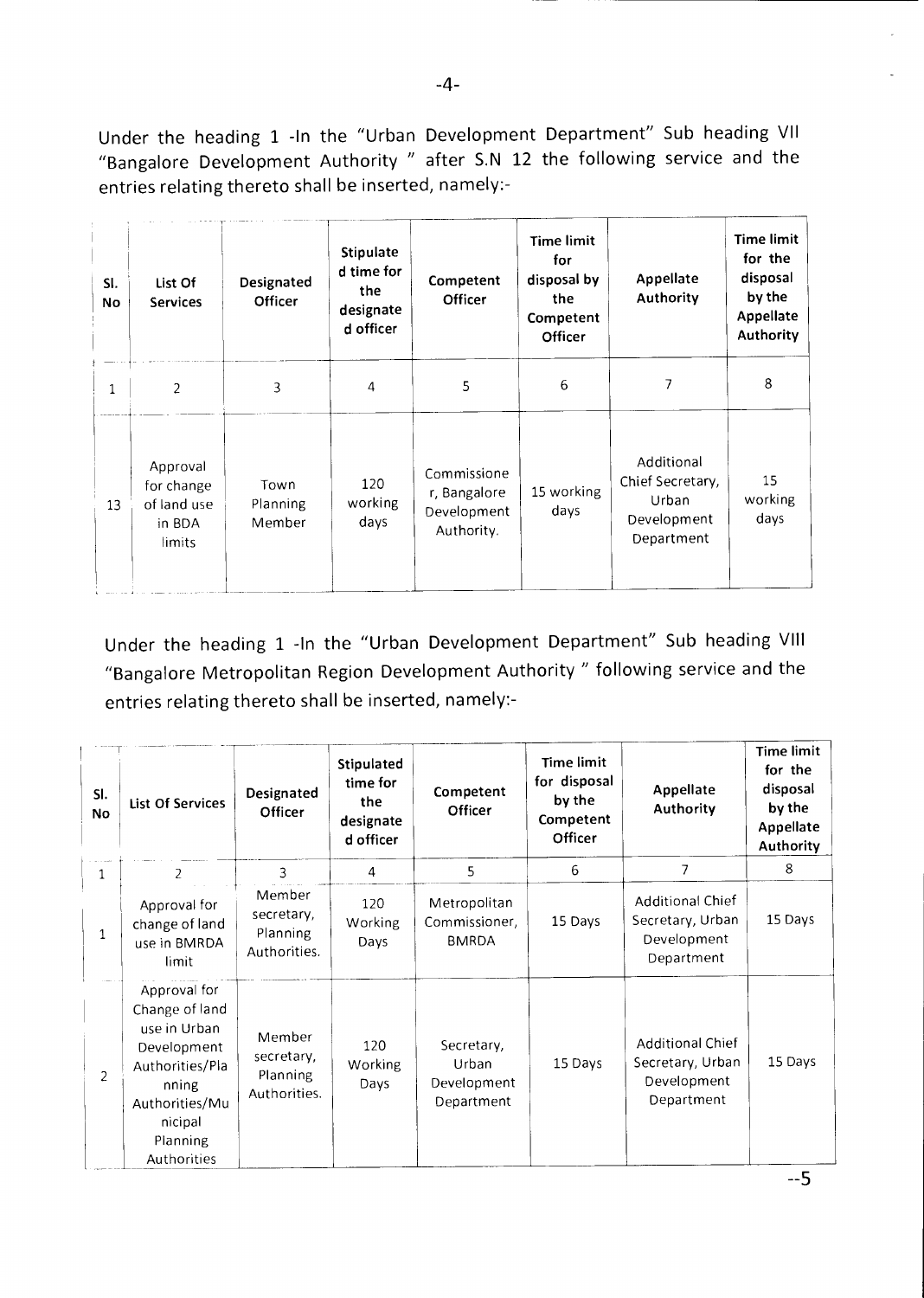Under the heading 1 -In the "Urban Development Department" Sub heading IX "Urban Development Authorities " following service and the entries relating thereto shall be inserted, namely:-

| SI.<br>No | <b>List Of Services</b>                                                                                                                 | Designated<br><b>Officer</b>                           | <b>Stipulate</b><br>d time<br>for the<br>designat<br>ed<br>officer | Competent<br><b>Officer</b>                     | Time<br>limit for<br>disposal<br>by the<br>Compete<br>nt<br><b>Officer</b> | Appellate<br>Authority                                                  | <b>Time</b><br>limit for<br>the<br>disposal<br>by the<br>Appellate<br>Authority |
|-----------|-----------------------------------------------------------------------------------------------------------------------------------------|--------------------------------------------------------|--------------------------------------------------------------------|-------------------------------------------------|----------------------------------------------------------------------------|-------------------------------------------------------------------------|---------------------------------------------------------------------------------|
|           |                                                                                                                                         | 3                                                      | 4                                                                  | $5^{\circ}$                                     | 6                                                                          |                                                                         | 8                                                                               |
| 1         | Approval for Change<br>of land use in Urban<br>Development<br>Authorities/Planning<br>Authorities/Municip<br>al Planning<br>Authorities | Commissioner<br>. Urban<br>Development<br>Authorities. | 120<br>Working<br>Days                                             | Secretary,<br>Urban<br>Developmen<br>Department | 15 Days                                                                    | Additional<br>Chief<br>Secretary,<br>Urban<br>Development<br>Department | 15 Days                                                                         |

By order and in the name of the Governor of Karnataka,

(K Mathai)

Administrator and Ex officio Under Secretary to the Government DPAR-Sakala Mission

To.

The Compiler Karnataka Gazette, Bangalore- with request to publish in the next extraordinary gazette and to supply 500 copies of the same to the above signed immediately.

Copy To:

- 1. Accountant General (A & E)/(Audit), Karnataka Bengaluru.
- 2. PS to Chief Minister Vidhana Soudha.
- 3. PS to Minister of Urban Development
- 4. PS to Minister of Muncipal Administration
- 5. PS to Minister of Labour, Vidhana Soudha.
- 6. PS to Chief Secretary, Vidhana Soudha.
- 7. PS to Additional Chief Secretary and Development Commissioner, Vidhana Soudha.
- 8. PS to Additional Chief Secretary, DPAR, Vidhana Soudha.
- 9. PS to Principal Secretary, Transport Department, M.S.Building.
- 10. PS to Secretary, DPAR, Vidhana Soudha.